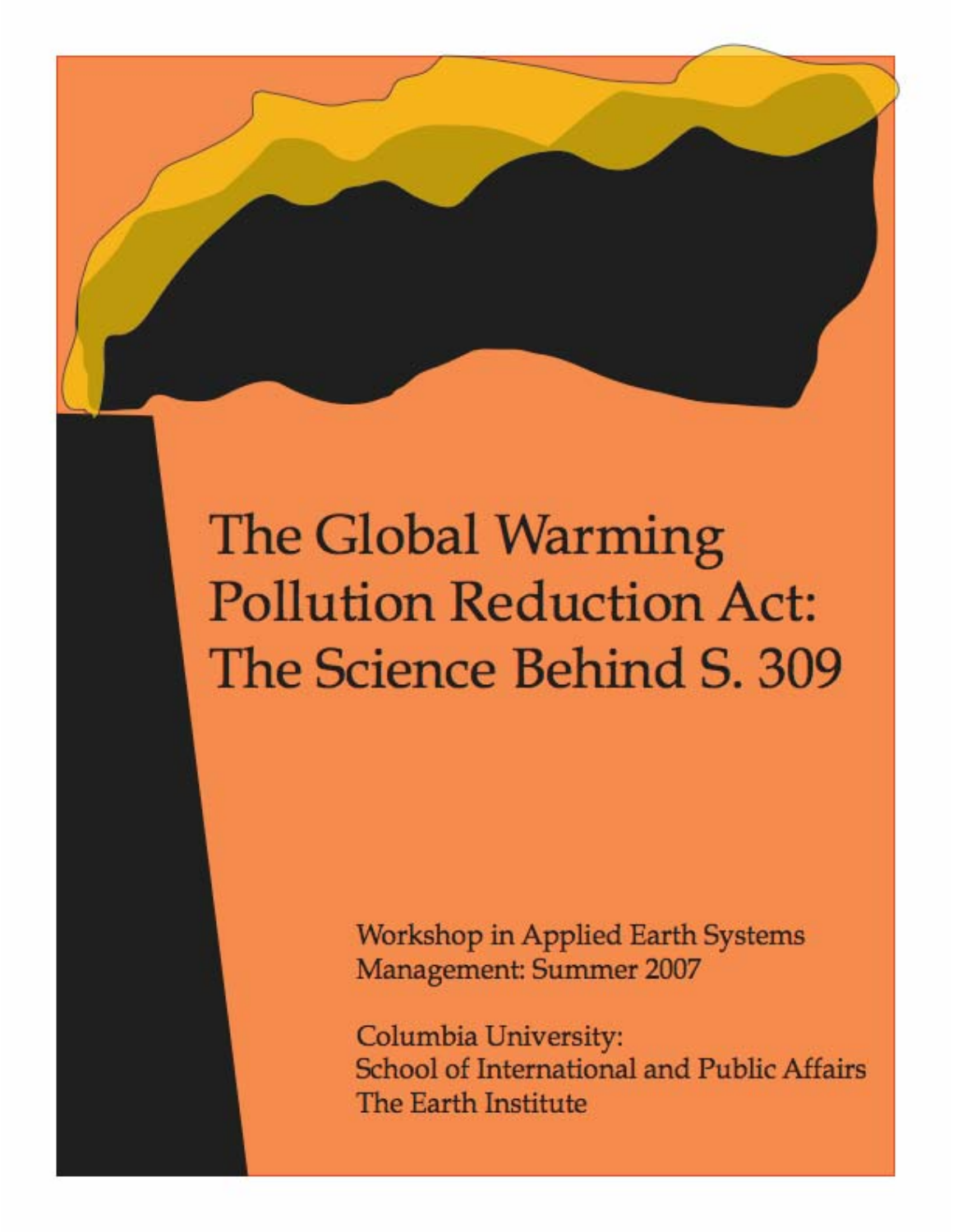## The Global Warming Pollution Reduction Act:

## The Science Behind S. 309

ENVP U9229 The Workshop in Applied Earth Systems Management Summer 2007

Master of Public Administration in Environmental Science and **Policy** 

Columbia University: School of International and Public Affairs & The Earth Institute

Group Members: Noura Bakkour, John Battaglia, Kelsey Bennett, Connie Chao, Tara Jordan, Heather Matheson, Samantha Miller, Erin Morey, Will Murray, Harmony Patricio, Kyle Smith, Sofia Trevino

Advisor: Professor Steve Cohen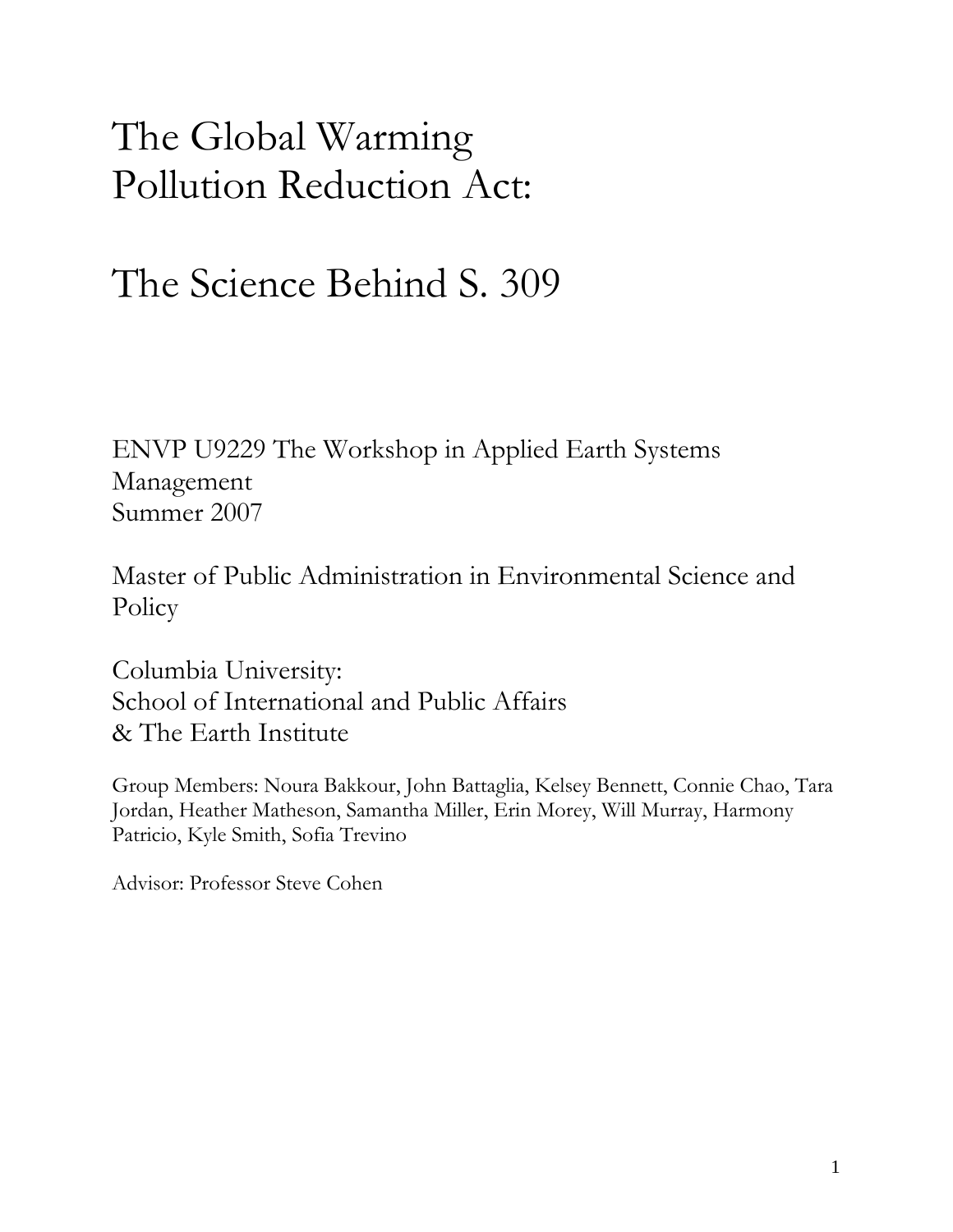### **Table of Contents**

| <b>Executive Summary</b>                               | 3  |
|--------------------------------------------------------|----|
| What is Global Warming?                                | 5  |
| What is the greenhouse effect?                         | 5  |
| What evidence supports global warming?                 | 6  |
| What are the major effects of global warming?          |    |
| Sea level rise                                         |    |
| <b>Biodiversity Loss</b>                               | 8  |
| Threats to Human Health                                | 8  |
| Water Shortages                                        | 8  |
| Increased Severity of Extreme Weather Patterns         | 9  |
| Shift in Seasons                                       | 9  |
| <b>Invasive Species</b>                                | 9  |
| Why is global warming a problem for the United States? | 9  |
| Public Health and Welfare                              | 9  |
| <b>Biological Environment</b>                          | 9  |
| National Security                                      | 10 |
| Economy                                                | 10 |
| Why is government action needed?                       | 10 |
| What is the Proposed Legislation?                      | 12 |
| Vehicle Emissions Standards                            | 12 |
| Emissions Standards for Electric Generation Units      | 13 |
| Low Carbon Generation Requirement                      | 14 |
| Renewable Portfolio Standard                           | 14 |
| Research and Development                               | 15 |
| <b>Energy Efficiency Performance Standards</b>         | 16 |
| Geological and Biological Sequestration                | 17 |
| What are the Scientific Uncertainties?                 | 19 |
| Global Warming                                         | 19 |
| Sequestration                                          | 19 |
| How Will Success Be Measured?                          | 20 |
| Conclusion                                             | 21 |
| References                                             | 22 |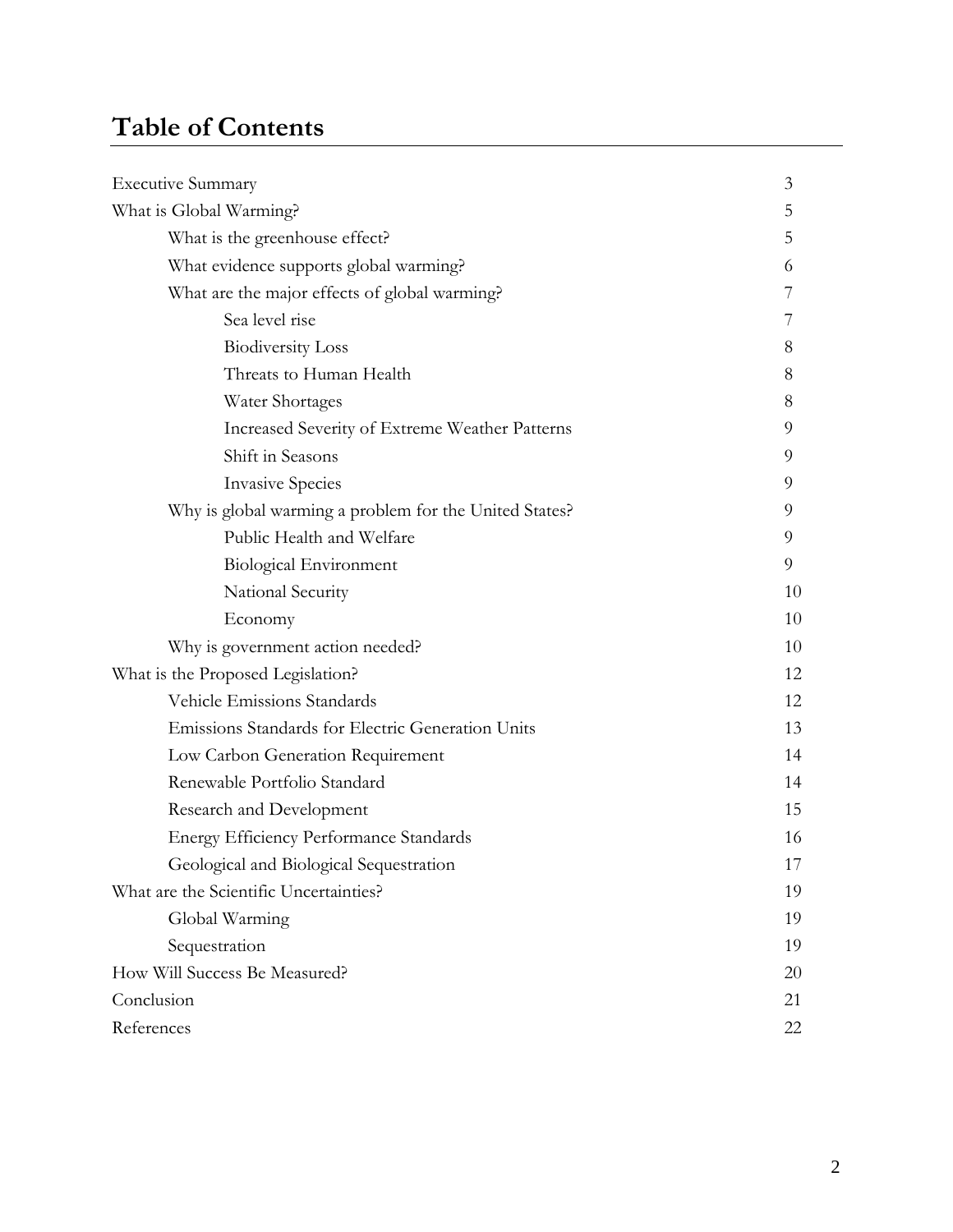### **The Problem: Global Warming**

Global warming poses a real and significant threat to the quality of life on this planet. The greenhouse effect is the primary driver of global warming, and is a natural process that regulates temperature on the earth's surface. Shortwave radiation emitted by the sun enters the earth's atmosphere and is absorbed by the earth. The earth emits approximately 70% of this radiation in the form of longwave, infrared radiation. Greenhouse gasses in the earth's atmosphere such as water vapor, carbon dioxide, and methane, absorb this radiation and warm the earth's surface. This process regulates temperature on earth and is required to sustain life; however, an increase concentration of anthropogenic greenhouses gasses in the atmosphere, namely carbon dioxide, absorb more infrared radiation and cause the earth to warm further.

A wealth of scientific evidence indicates that greenhouse gas concentrations have increased exponentially following the industrial revolution. This evidence is extrapolated from the field, such as sample of air bubble trapped in ancient ice cores, and mathematical modeling. The 2007 IPCC report states with a high degree of confidence that global warming is occurring, and that its effects are myriad. These effects include, but are not limited to, sea level rise, biodiversity loss, increased intensity of weather patterns, shifts in seasons, and the resurgence of disease.

While global warming is a global problem, the United States currently contributes to 23% of the greenhouse gas emissions worldwide. Of these emissions, 84% come from carbon dioxide, which is released through the combustion of fossil fuels. Methane emissions, which have steadily declined since 1990, result primarily from decomposition of wastes in landfills, natural gas systems and activities associated with domestic livestock. Agricultural soil management and mobile source fossil fuel combustion are the major sources of nitrous oxide emissions. The emissions of hydrofluorocarbons, which are substitutes for ozone depleting substances, are the primary component of fluorinated gas emissions.

### **The Proposed Solution: Senate Bill 309**

The Global Warming Pollution Reduction Act S.309 amends the Clean Air Act of 1970, and would regulate CO<sub>2</sub> as a pollutant. It charges Environmental Protection Agency (EPA) with setting milestones to reach the standards, which are proposed as follows:

- 1/3 of 80 percent of the aggregate net level of 1990 emissions by 2030
- 2/3 of 80 percent of the aggregate net level of 1990 emissions by 2040
- 80 percent of the aggregate net level of 1990 emissions by 2050

To do so, the bill proposes a number of provisions that to reduce carbon dioxide emissions through a series of programs, regulations and market-based incentives. These programs include the following:

**Vehicle Emissions Standards:** The bill charges the EPA Administrator with establishing regulations to increase the stringency of emission standards, with which U.S. motor vehicle manufacturers must comply by 2016. The principal requirements are that both vehicle class emissions standards shall not exceed certain carbon dioxide  $(CO<sub>2</sub>)$  equivalents per grams per mile  $(g/m)$  depending on the vehicle weight (205 g/m and 332 g/m for automobiles and 405 g/m for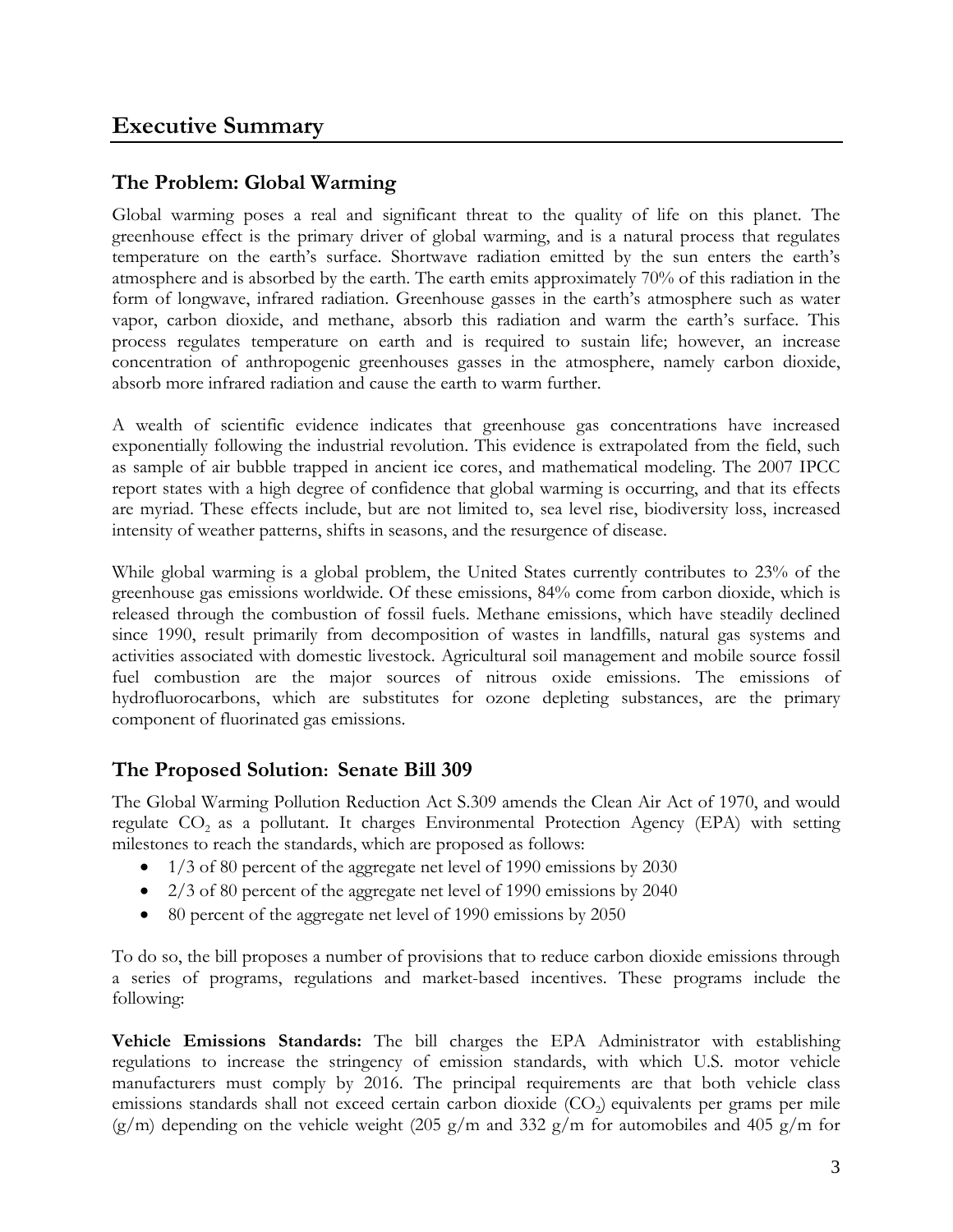vehicles over 8,501 pounds). The effectiveness of this method has been proven in the past with previous emissions standards, and thus is an effective method of reducing CO2 emissions. However, the regulations may increase costs for the automobile industry, and some economists argue that a command and control approach to regulation does not utilize market efficiencies.

**Emissions Standards for Electric Generation Units:** The United States derives 52% of its energy from coal, a fossil fuel composed primarily of carbon and is one of the largest sources of carbon dioxide emissions. The act outlines an approach for standards compliance that phases out the use of coal and other polluting fuels. Electric generation units must meet emission standards for new combined cycle natural gas generating units by 2030. This provision of the Act requires the development of new technology and may generate political opposition.

**Low Carbon Generation Requirement:** Low carbon generation requires specified electricity generators to produce a certain amount of low-carbon energy. Generators with a rated capacity of 25 megawatts, and annual energy inputs of 50% or more from coal, petroleum coke, lignite or any combination of these fuels, must produce for sale 5% low carbon electricity by 2020. To achieve emission reduction targets the EPA is given the right to increase the requirement by up to 2% each year from 2021-2025 and 3% each year from 2026-2030. Compliance with low-carbon requirements can be achieved two ways: 1) generating or purchasing low-carbon electric energy, or 2) purchasing credits pursuant to the Low-Carbon Generation Credit Trading Program. The carbon trading program utilizes market efficiency to reduce emissions, and provides a viable incentive. However, there exists the potential to undervalue or over-issue credits a la the European Union's Emissions Trading Scheme (ETS). Such an error might also be exacerbated by the fact that penalties for noncompliance are monetary.

**Renewable Portfolio Standard**: By 2008**,** all electricity suppliers must provide a percentage of electricity (determined by the EPA) from renewable sources (i.e., solar, wind, biomass, landfill gas, ocean (including tidal, wave, current, and thermal), geothermal, municipal solid waste, or new hydroelectric generation). In addition, to subsidize renewable energy, the EPA will be given a mandate to establish a renewable energy credit program one year after the enactment of the title. A key benefit in this approach is development of renewable energy technology and a market force for clean energy generation. However, monitoring the standard may prove difficult, and states that rely more heavily on traditional fossil fuel production might distort the market.

**Research and Development**: The bill will establish a global climate change standards and processes research competitive grant program with the following Federal agencies: National Oceanic and Atmospheric Administration (NOAA), National Aeronautics and Space Administration (NASA) and the Department of Energy (DOE). The objective of this program is to 1.) Develop enhanced ways to monitor global warming pollution; 2.) Establish a baseline reference point for future global warming pollutants, and 3.) Begin an international exchange of information in an effort to develop mutually-recognized measurements. Furthermore, a program aimed at researching abrupt climate change is a priority under this Act. Research and development is a key component of the bill, as it will increase the current state of knowledge technology of clean energy programs. However, the international aspect lacks a concrete timeline and plan for implementation.

**Carbon Sequestration:** Carbon sequestration involves the capture and long-term storage of carbon dioxide in geologic repositories and the terrestrial biosphere. Carbon dioxide generated by point sources such as power plants is separated from other byproducts of energy production, captured and pressurized, and then pumped into geologic formations such as oil and gas reservoirs, coal beds,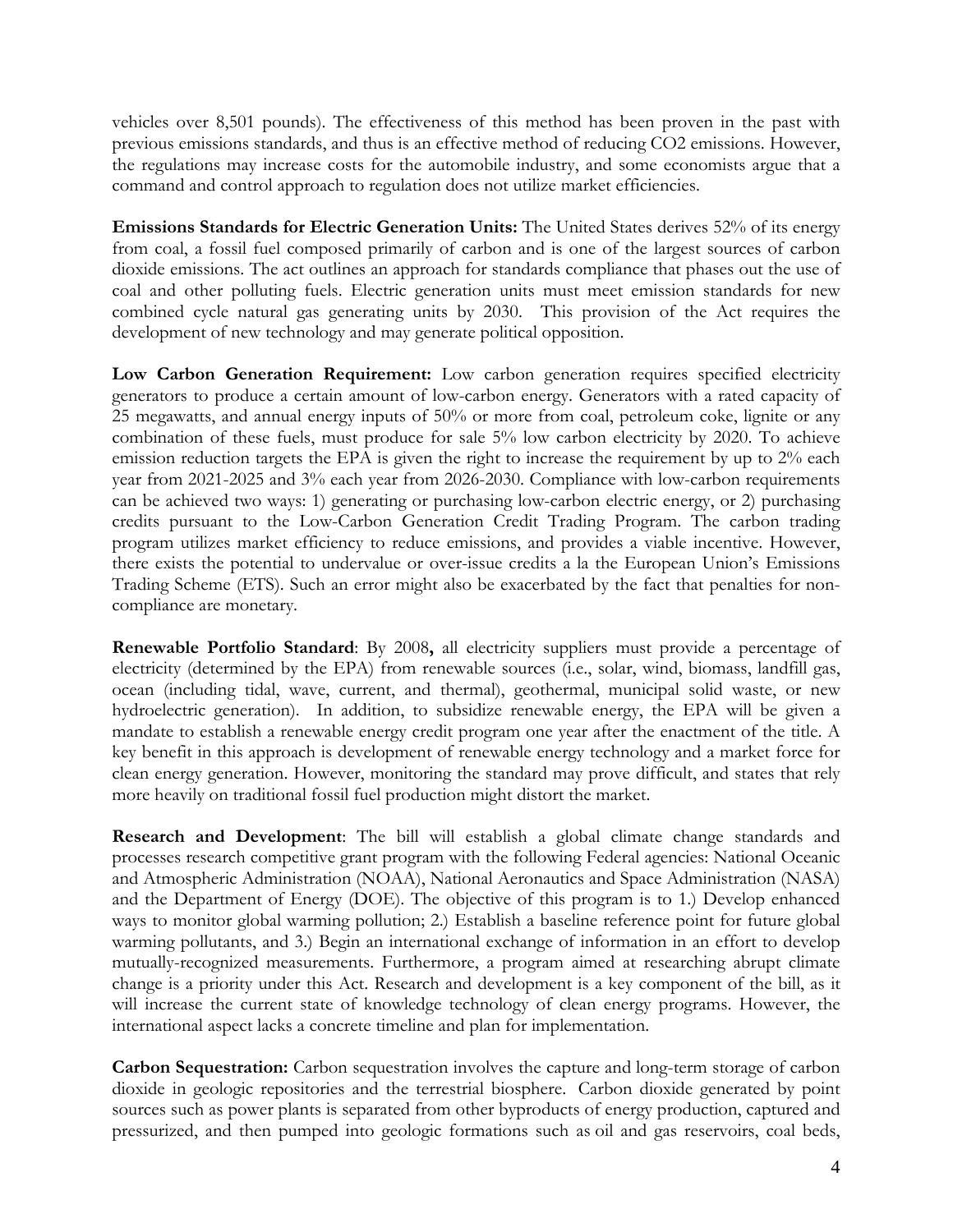saline reservoirs, and basalt formations. While there is evidence that carbon sequestration is effective, the impact of a potential leak would have disastrous consequences. Also, sequestration cannot remove existing CO2 from the atmosphere, as many people believe.

### **Are There Uncertainties?**

While science always has some degree of uncertainty, the methods for reducing emissions outlined in the bill are, by ad large, scientifically sound. There are a number of uncertainties associated with the political ad economic ramifications of some of the proposed solutions, but those uncertainties will not be discussed in further detail here. The source of greatest scientific uncertainty, as mentioned above, is carbon sequestration. While evidence and experience suggests that geological sequestration could provide a viable solution for storing CO2, the consequences of a potential leak are unknown and unstudied. Additionally, scientists cannot predict the probability that a leak will occur.

### **The Outcome: Measuring Success**

Currently, the United States estimates its CO2 emissions by the amount of fossil fuel consumed, which is an indirect measurement. Thus, the measure of the program's success will also be somewhat indirect. In order to measure the long-term effectiveness and success of the bill, the most representative and useful mechanism is to calculate the reduction of GHG emissions from each carbon-intensive sector, including the transportation and energy sector, for example. However, as mentioned above, all emission inventories have inherent limitations in their accuracy and comparability and again, there is an absence of any directly measured or reported information on global warming pollution emissions.

While the United States constitutes significantly to global warming, it does not act alone. Thus, there is an inherent disparity in measuring the bill's success: does success mean adhering to the proposed standards, or reducing global warming? Naturally, policy makers can only monitor specified and discrete measurements, such as fossil fuel consumption, number of permits issued, etc, and thus the success of the bill may not imply a reduction in global warming. However, the proposed reductions are significant, and if successful, are likely to have a large impact on global CO2 concentrations.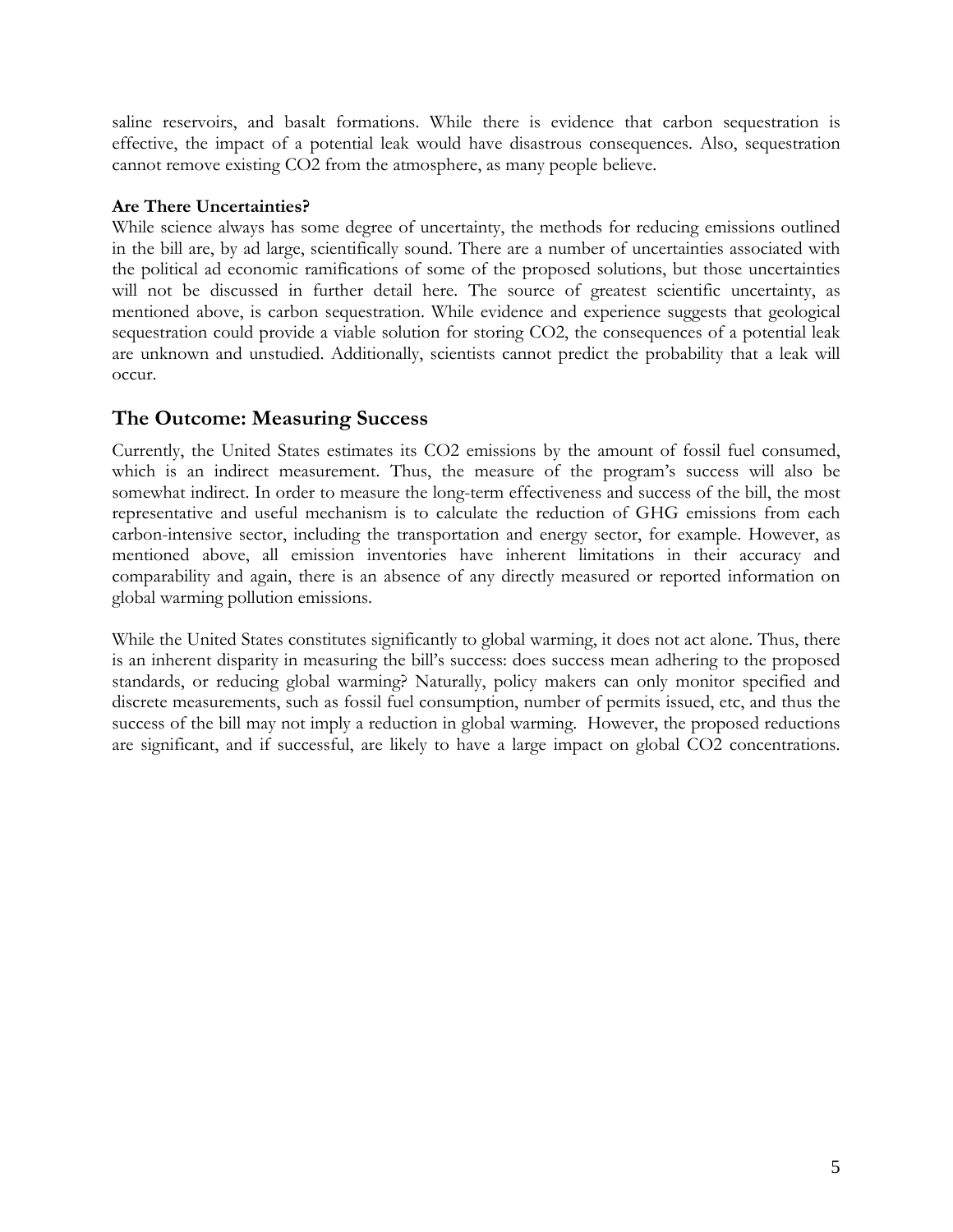### **What is the Greenhouse Effect?**

The Greenhouse Effect is a natural process where solar radiation reaches the earth and radiation is either reflected into the atmosphere or absorbed by the earth. Some of the radiation that reflects back into the atmosphere is absorbed by heat trapping gases called greenhouse gases and some radiation is emitted back into space. This process maintains the earth's warmth by keeping a blanket of heat at the earth's surface. The Enhanced Greenhouse Effect occurs when greenhouse gas concentrations increase, absorbing more solar radiation emitted by the earth. With more greenhouse gas, more heat is trapped, warming up the earth to higher temperatures.

**Figure 1: The Greenhouse Effect** 

QuickTime™ and a<br>TIFF (Uncompressed) decompressor<br>are needed to see this picture.

Source: Pew Center on Global Climate Change.

All greenhouse gases are alike in that they allow light from the sun to come into the atmosphere but trap a portion of the outward-bound infrared radiation and thus keep the Earth's average temperature of 59 degrees F. Without them, Earth's surface would be right around 0 degrees F. Different greenhouse gases have different absorption efficiencies (also known as absorptivity) as a function of wavelength, with CO2 and water vapor being the most effective absorbers. The CO2 absorption band overlaps a gap in the water vapor band, creating a "window". By closing the window, CO2 increases the absorptive power of the atmosphere, ultimately affecting the climate. CO2, methane, nitrous oxide and water vapor are the major greenhouse gases that are enhanced by human activities. CO2 accounts for 80% of total greenhouse gas emissions from the burning of fossil fuels (oil, natural gas and coal), deforestation and land use changes. 60% of methane is currently produced by humans, from landfills, livestock farming, fossil-fuel burning, wastewater treatment, and other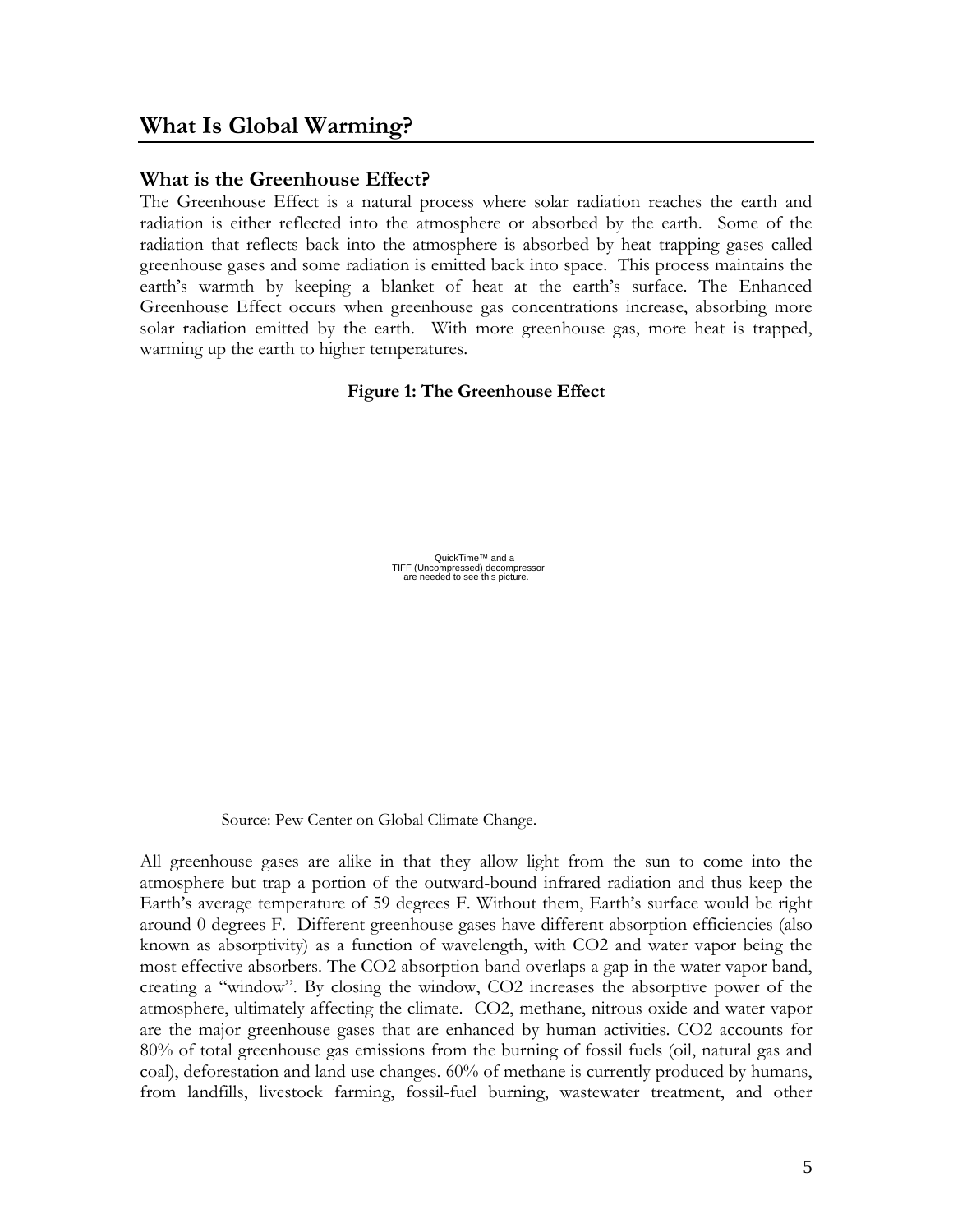industry. 17% of current nitrous oxide (N2O) emissions come from fertilizers, fossil fuels and the burning of forests and crop residues. Sulfur hexafluoride (SF6), PFCs and HFCs are solely anthropogenic greenhouse gases, they are not produced naturally. They are released into the atmosphere by industrial activities like aluminum smelting. Water vapor is a natural greenhouse gas that increases in volume with warmer temperatures, thereby magnifying the impact of all artificial greenhouse gases.

In the U.S. the primary greenhouse gas emitted by human activities is CO2, representing approximately 84 percent of total greenhouse gas emissions. The largest source of CO2 is from the combustion of fossil fuels. Methane emissions, which have steadily declined since 1990, result primarily from decomposition of wastes in landfills, natural gas systems and activities associated with domestic livestock. Agricultural soil management and mobile source fossil fuel combustion are the major sources of nitrous oxide emissions. The emissions of hydrofluorocarbons, which are substitutes for ozone depleting substances, are the primary component of fluorinated gas emissions.

In 2007, the Intergovernmental Panel on Climate Change (IPCC) summarized its assessment of global climate change and reached several conclusions regarding temperature increase and it effects. These conclusions were formed by the planet's most distinguished environmental scientists, and were based on a most comprehensive set of integrated data. The IPCC summary for policy makers described "high confidence" that snow and ice stores are melting, and hydrological systems are being affected worldwide. Additionally, the IPCC had "very high confidence" that temperature warming is affecting terrestrial and aquatic ecosystems (IPCC2007).

### **What Evidence Supports Global Warming?**

Years of research have shown that carbon dioxide levels and global average temperatures have been increasing since the Industrial Revolution. There have been extreme weather patterns such as droughts, flooding, and severe hurricanes. The second largest land-based ice sheet located in Greenland is melting more noticeably than ever and in the South Pole, the glaciers in Antarctica are melting at a faster rate than expected, changing the terrain and affecting wildlife habitat.

Scientists drill out ice core samples of ice caps and glaciers to collect information about carbon dioxide levels and historical temperatures. Since each layer that forms in the ice caps is one of freezing and melting, the layers together tell a story of what the air quality in that time period was like. By studying each layer, one understands the makeup of the air quality during that time. The air bubbles trapped in each layer also can reveal what the temperatures were like. Combining carbon dioxide levels with temperature in that time period gleans light because when the data are graphed, there is a direct correlation between carbon dioxide concentration and temperature. During the 600,000 years of ice core samples studied, as carbon dioxide levels decrease, temperature decreases, and as carbon dioxide levels increase, temperature increase too.

Even though climate change and fluctuations in environmental chemistry are at least as old as the geologic record, the human impact upon environmental chemical processes in the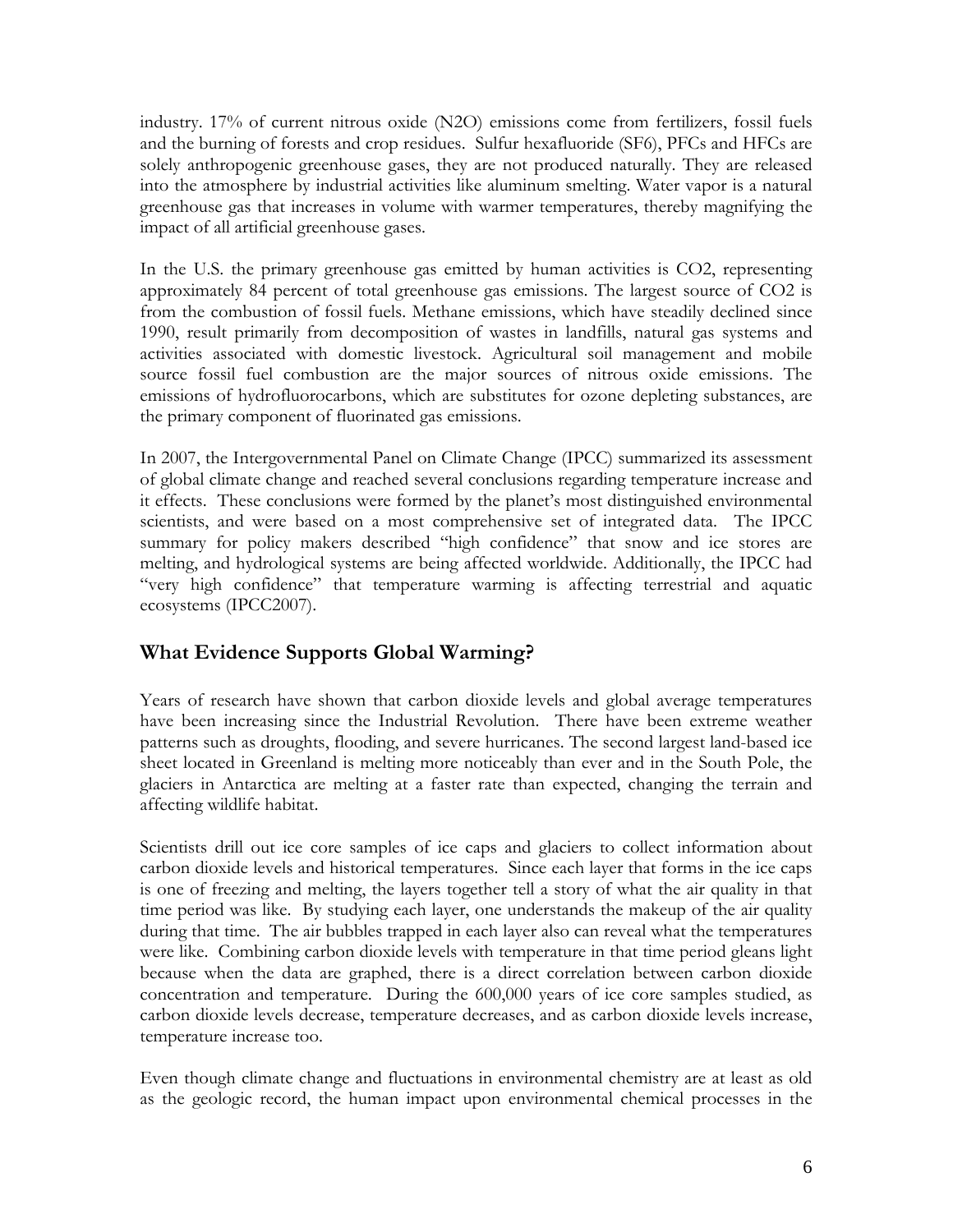atmosphere for example, is clearly unique. Air bubbles trapped in ice-core samples from Polar Regions indicate atmospheric concentrations of carbon dioxide were around 230 parts per million (ppm) in pre-industrial times. By 2007,  $CO<sub>2</sub>$  has increased to approximately 378 ppm (Baird & Cann 2005). For perspective, concentrations had not reached beyond about 290 ppm between the years 1000 and 1800. The current carbon dioxide concentration levels in the atmosphere are unprecedented.

### **Figure 2: Increasing Concentrations of GHGs over Time**

QuickTime™ and a TIFF (Uncompressed) decompressor are needed to see this picture.

Source: IPCC 2007.

Splitting of the ice shelf in the Arctic is another piece of evidence supporting global warming. In addition, parts of the Larsen B ice shelf in Antarctica broke off in 2002. The number of hurricanes have been unusual and severe. Flooding events are worldwide and have been devastating as Hurricane Katrina powerfully destroyed New Orleans, Louisiana. Droughts have been long-drawn and severe. These climatic events are natural in themselves but the extremity of these natural events is due to higher concentrations of carbon dioxide in the atmosphere. As large amounts of carbon dioxide and other greenhouse gases get trapped in the atmosphere, heat is trapped and the earth's temperature-rise, affecting wind and ocean currents.

### **What are the major effects of global warming?**

#### **Sea Level Rise**

There are two major factors regarding sources of sea level rises. The first is an increasing rate of glacial melt, especially at the Poles. The second is thermal expansion of the ocean itself as it warms. The estimates of expected increase in temperature due to global warming are generally given as a global average. However, due to thermal circulation in the ocean and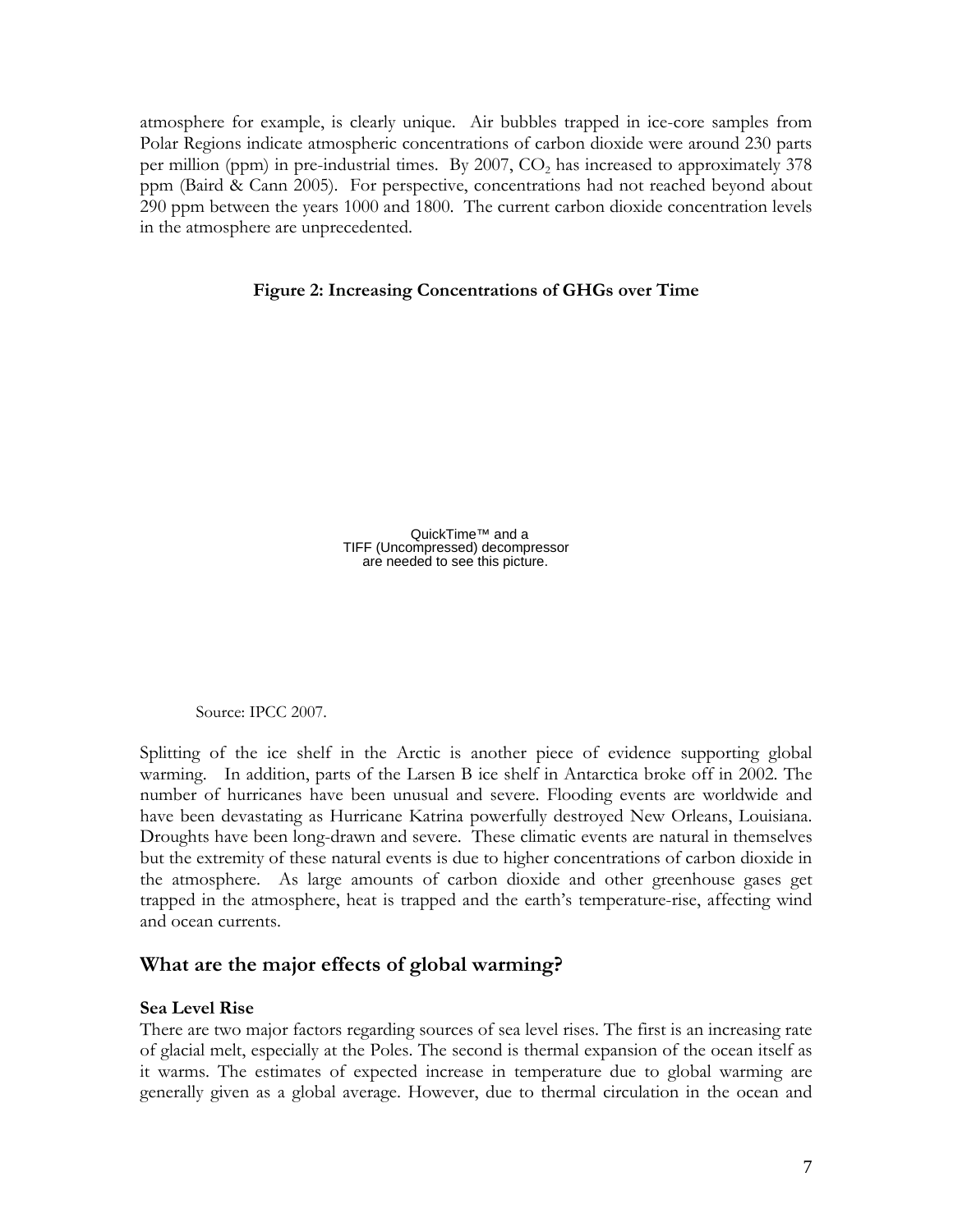atmosphere, the expected temperature increases at the poles are much higher than the estimates for the global average. Ice sheets in the Antarctic and North Pole are already melting at rapid rates, and these rates will increase with progressively higher temperatures. Additionally, as water is heated it expands because the molecules are more active. As rising surface temperatures heat the ocean to higher temperatures, the same mass of water will increase in volume, causing a further rise in sea levels.

### **Figure 3: Changes in Sea Level Associated with Global Warming**

QuickTime™ and a TIFF (Uncompressed) decompressor are needed to see this picture.

Source: IPCC 2007

#### **Biodiversity Loss**

Many species thrive only in a particular range of temperatures and depend on the system functions which are influenced by temperature. Coral reefs, for example, have been observed to experience bleaching (loss of the photosynthetic organisms which build coral) at high temperatures. Coral reefs are one of the most biologically diverse systems, providing habitat, food and nurseries for many species. As coral reef systems and functions decline, so too will the various species which depend upon them.

#### **Threats to Human Health**

Increasing temperatures are expanding the range of tropical disease vectors. Organisms such as mosquitoes that carry malaria and dengue fever will be able to thrive in a greater range of latitudes and altitudes as temperatures in these areas rise. An increase in the range of disease vectors will expose a greater number of humans to these diseases, posing a serious risk to human health.

#### **Water Shortages**

Many arid regions depend on the melting of winter snow packs to provide water throughout the drier parts of the year. Southern California, for example, gets the bulk of its drinkable water supply from the gradual seasonal melting of the Sierra snow pack. As global temperatures rise, there has already been an observed reduction in winter snow pack. A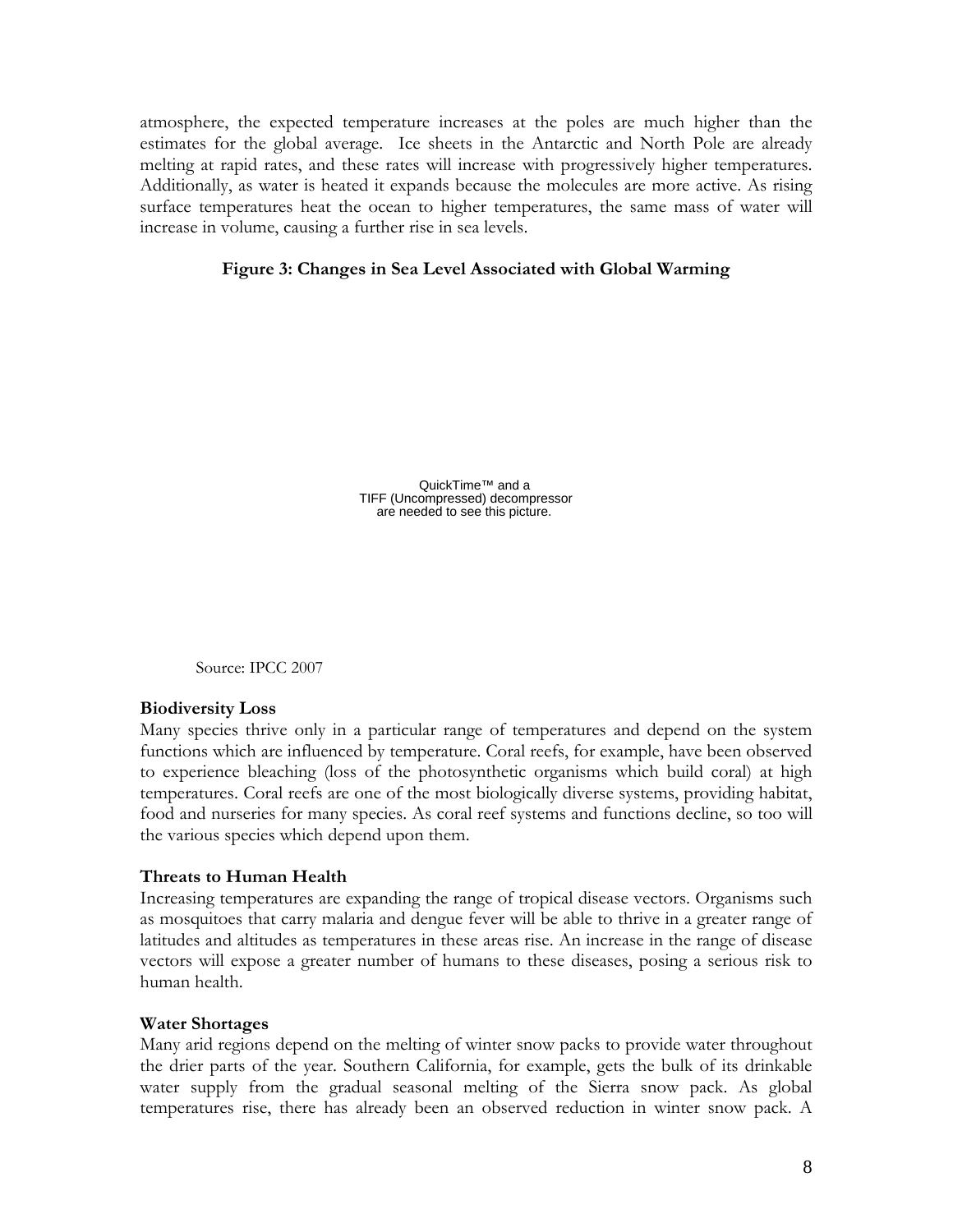greater percentage of winter precipitation now comes from rain as opposed to snow. This leads to a decreased supply of snow melt as a water source during the dry parts of the year.

### **Increase in Severity of Extreme Weather Patterns**

Rising temperatures cause interactions within the climate system that may cause an increase in the severity of extreme weather events such as hurricanes. The strength and frequency of hurricanes appear to have increased over recent years. Rising temperatures cause increased evaporation from the ocean around the equator as well as steeper temperature gradients. These factors may contribute to the development of tropical storms such as hurricanes.

### **Shift in Seasons**

As global temperatures rise, the timing of flowering, migration, and other spring activities may be altered. For example, there have been observations of many trees and plants flowering days or weeks earlier than were seen in the past. This shift could influence species interactions and system functions. If the timing of flower blooms and the emergence of insects do not correspond, the process of pollination could be hindered.

### **Invasive Species**

Many species that thrive in the tropics are less competitive in cooler climates. However, rising temperatures could allow these species to migrate to higher elevations and latitudes. The higher temperatures may have limiting effects on native species, while enabling the influx of invasive species that prefer warmer climates. These invasive species could outcompete native species, causing cascading effects within the system. Native fauna may not be able to adapt to the new composition of species and communities could be extirpated.

### **Why is global warming a problem for the United States?**

### **Public Health and Welfare**

Some scientists have speculated that increased surface temperature may increase heat wave mortality (particularly in the summer months), especially in more vulnerable populations such as infants and the elderly. More hot days may cause elevated smog levels, leading to increased respiratory problems and incidence of asthma, especially in urban areas. Climate change can also increase levels of pollutants and pollens in the air affecting those with allergies. Higher temperatures lead to more severe storms, such as hurricanes, and to more flooding. More deaths, injuries, and population relocation, particularly along the coastal areas, would be expected. Flooding and drought would also be expected in other regions, such as the western U.S. Higher temperatures could also bring more tropical diseases by expanding the range in which insects can survive to spread infection.

### **Biological Environment**

Global warming affects all of the Earth's natural systems, with the potential for catastrophic results. Some effects are already apparent today. Rising ocean levels could displace coastal communities, introduce saltwater into freshwater, and disrupt estuarine ecosystems that filter wastes and provide other benefits. The melting of the polar ice caps and thawing of permafrost and sub-polar and mountain glacier regions are already evident and will contribute to the rise in sea levels, which in turn will enhance global warming. For example, in the United States it is estimated that the current rate of global warming will leave no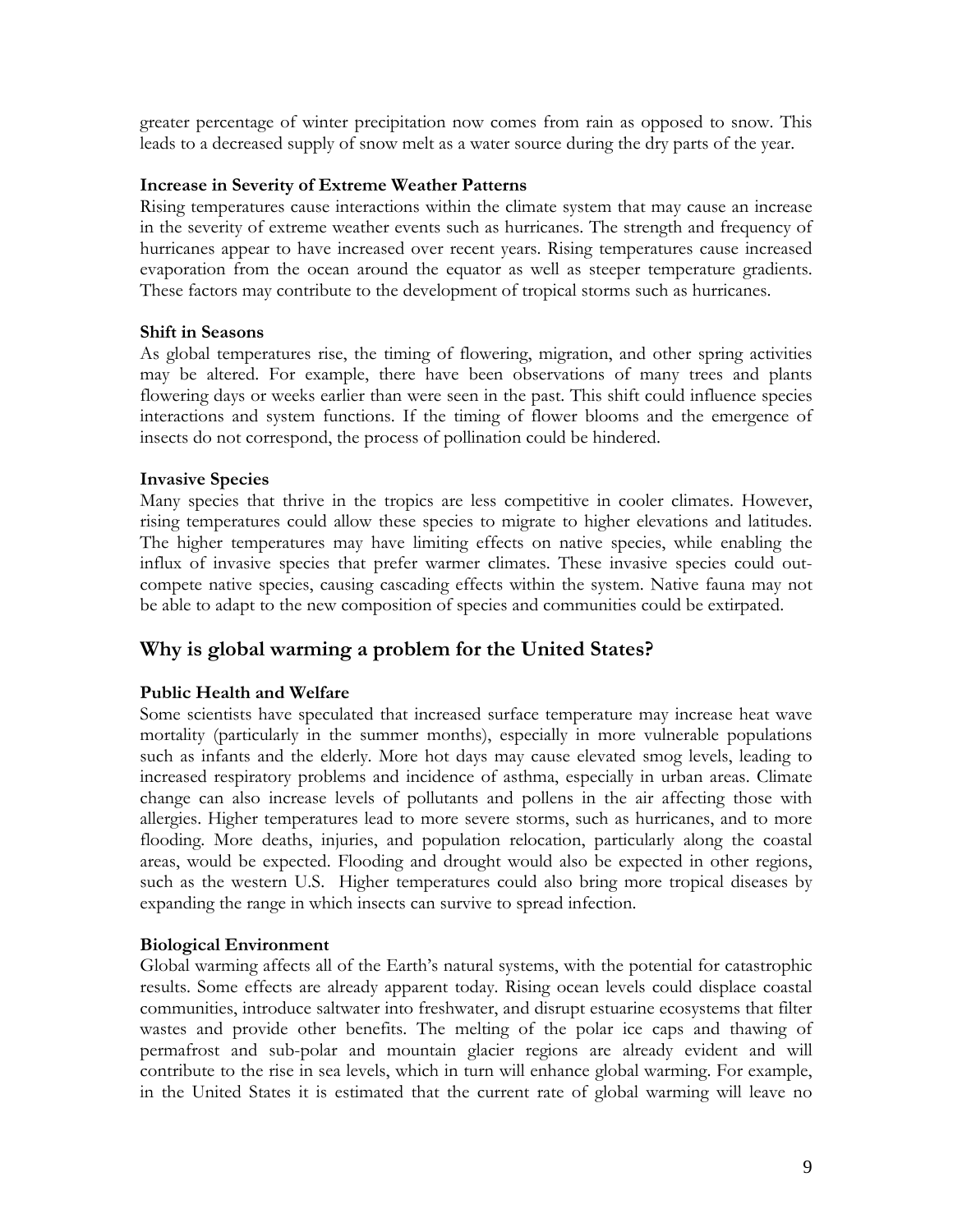glaciers in Glacier National Park by 2030. The ice-covered regions reflect incoming sunlight. If they are melted, the oceans absorb more heat. Sensitive ecosystems are already feeling effects of global warming. Increased temperatures in the oceans have hurt coral reefs. Diminished ice in the arctic region has damaged polar bear habitats. Global warming will contribute to a loss of species that are sensitive to temperature and are forced to relocate to a different habitat.

### **National Security**

Global warming could increase instability in vulnerable and economically fragile parts of the world. Climate change can exacerbate drought conditions, reduce food production, increase disease, cause water shortages, and simulate involuntary migration of large populations. These disastrous situations can be beyond the capacity of weak and fragile governments and could lead to extremist politics. The resulting geopolitical destabilization makes the world less safe and implicates U.S. national security interests.

### **Economy**

Global warming may have negative impacts on the United States economy. Significantly affected sectors will include agriculture, water supply, energy needs, and protection of costal regions. Severe weather such as hurricanes, flooding, and drought can impose significant costs as the recent experience with Katrina demonstrates. Displacement of large numbers people could mean the overcrowding of inland cities and higher unemployment rates. Loss of productivity in critical economic sectors could lead to supply shortages, increased unemployment, and decreases in national GDP.

### **Why is government action needed?**

Government action is needed to reduce the U.S. contribution of greenhouse gas emissions. The current Clean Air Act is not sufficient to reduce CO2 emissions.. Emissions continue to increase, which will further increase the Earth's surface temperature.

The economic marketplace, including consumer conduct and industry performance, is not producing sufficiently aggressive steps to reduce CO2 emissions. Although many individuals and businesses have made voluntary efforts, the majority of them have not. While some entities have implemented programs since 1992 to respond to the UN Framework Convention on Climate Change they have yet to show success in reducing or even stabilizing total U.S. emissions. While technologies have improved, even greater efficiency has been outpaced by higher demand caused by population growth, economic expansion and changing consumer preferences. Government action is needed to stimulate the broad engagement that will be necessary to achieve the level of emissions reductions that will ultimately be required. The government has the capacity to regulate industry generally to reduce  $CO<sub>2</sub>$  emissions and to set standards reaching all sectors.

The government has a duty to protect its citizens' public heath and welfare. Global warming could threaten their well being The United States contributes more emissions than any other country to the world's global warming problem. In our view, the U.S. government has an ethical obligation to play a leadership role in addressing this global environmental problem. The United States alone cannot solve this problem but we are central to any long term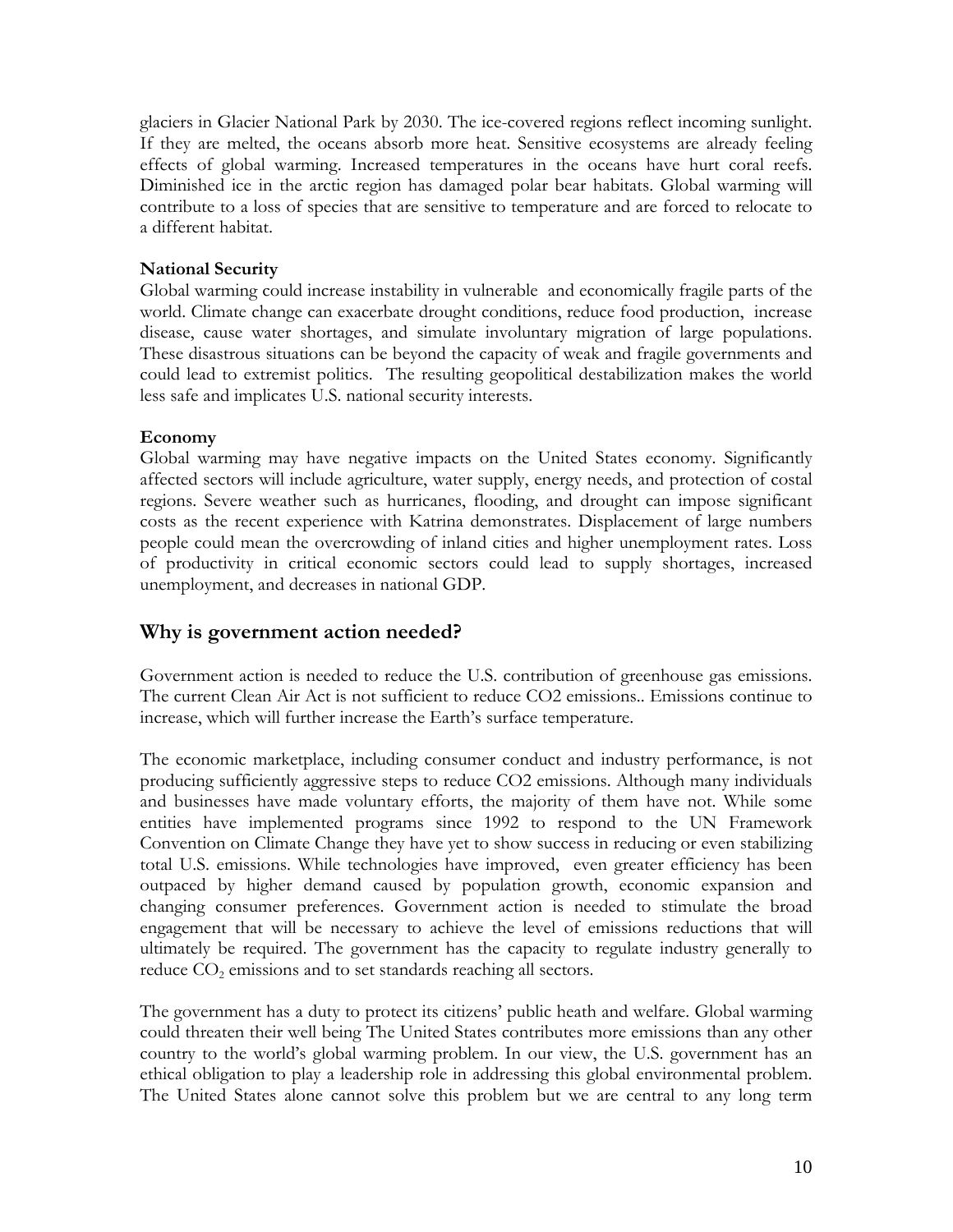strategy that will require international agreements and "sustained global action and investment over many decades" (Pew Center on Climate).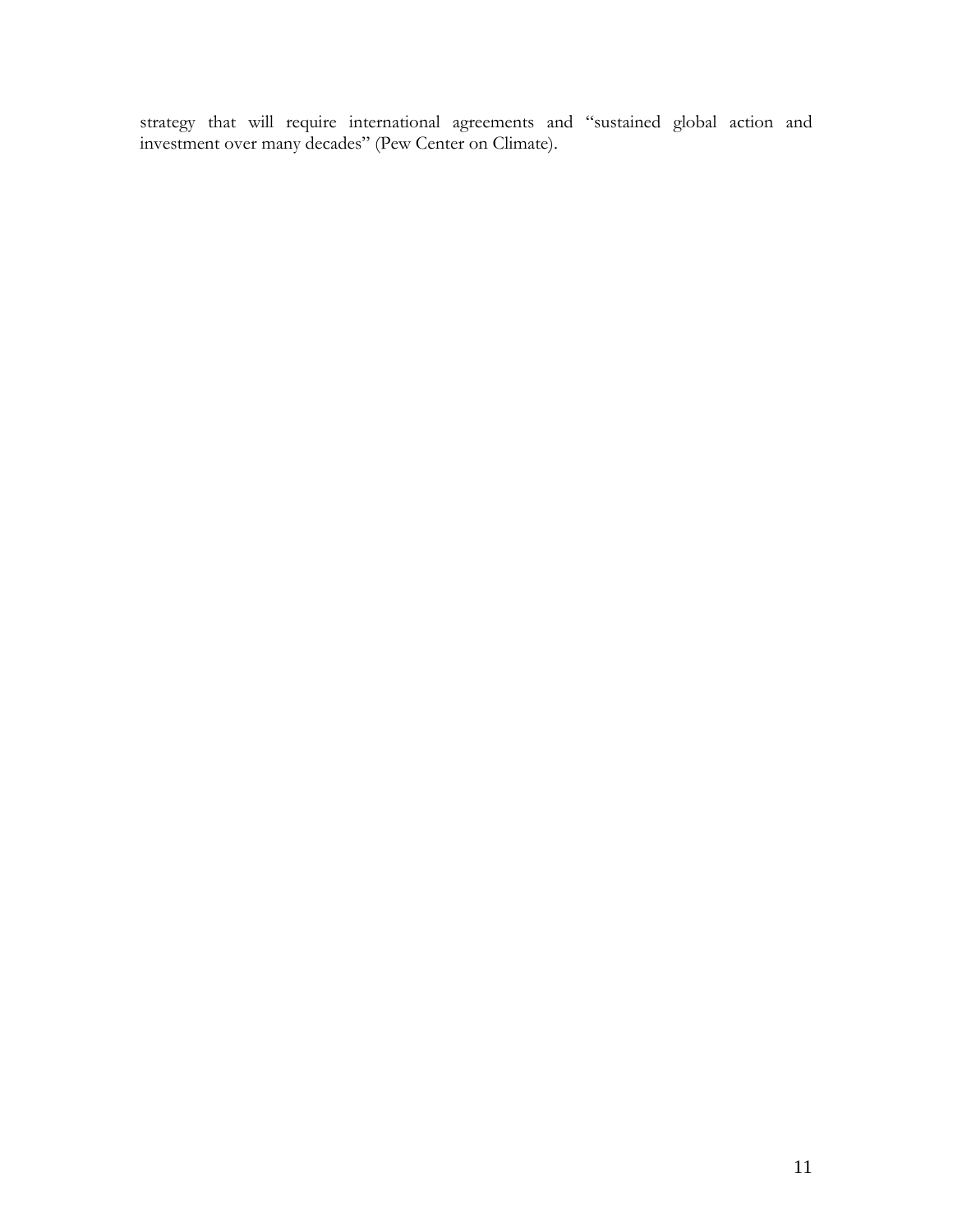### **What is the Proposed Legislation?**

S. 309 amends the Clean Air Act of 1970 to reduce carbon dioxide emissions through a series of programs, regulations and market-based incentives. The bill would regulate  $CO<sub>2</sub>$  as a pollutant, and charge the Environmental Protection Agency (EPA with setting milestones to reach the standards, which are proposed as follows:

Goals of Senate Bill 309 are to reduce U.S. emission levels to:

- The aggregate net level of 1990 emissions by 2020
- $\blacksquare$  1/3 of 80 percent of the aggregate net level of 1990 emissions by 2030
- $\approx 2/3$  of 80 percent of the aggregate net level of 1990 emissions by 2040
- 80 percent of the aggregate net level of 1990 emissions by 2050

This translates into a requirement for U.S. annual average emissions to not exceed:

- 6,242 megatons  $CO<sub>2</sub>$  equivalents starting in 2020
- 4,577 megatons  $CO<sub>2</sub>$  equivalents starting in 2030
- 2,913 megatons  $CO<sub>2</sub>$  equivalents starting in 2040
- $\blacksquare$  1,248 megatons CO<sub>2</sub> equivalents starting in 2050

The EPA's Administrator acts as the primary enforcer of all requirements within the bill. The EPA has a contract with the National Academy of Sciences (NAS), which is charged with studying the potential contribution of the non-highway portion of transportation sector emissions. A low-carbon generation trading system will also be implemented, in addition to setting requirements for electric generation units. The proposed bill also includes plans for a biological and geological carbon sequestration program, to be established by the Secretary of Agriculture. Furthermore, the Securities and Exchange Commission (SEC) is charged with requiring securities issuers to inform investors of the risks associated with global warming. The bill will also influence impact statements that evaluate and analyze global warming.

### **Vehicle Emissions Standards**

According to information published by the Energy Information Administration of the Department of Energy (EIA-DOE), in 2004 the United Sates consumed ~7.6 billion barrels of crude oil and petroleum. The U.S. transportation sector registered the second highest primary energy consumption (27.7%) only after electric power (38.9%). According to EIA-DOE data, 67% of US petroleum consumption is destined to the transportation sector. The reliance of this sector on fossil fuels is evident, as 96% of the energy consumed by vehicles comes primarily from petroleum (other sources: natural gas  $3\%$ ; renewable energy  $1\%$ ).

The bill acknowledges the importance of reducing global warming emissions from vehicles, and proposes the EPA Administrator establish regulations to increase the stringency of emission standards requiring compliance by both automobiles and highway vehicle models sold by U.S. manufacturers by 2016. The principal requirements are that both vehicle class emissions standards shall not exceed certain carbon dioxide  $(CO<sub>2</sub>)$  equivalents per grams per mile (g/m) depending on the vehicle weight (205 g/m and 332 g/m for automobiles and 405 g/m for vehicles over 8,501 pounds).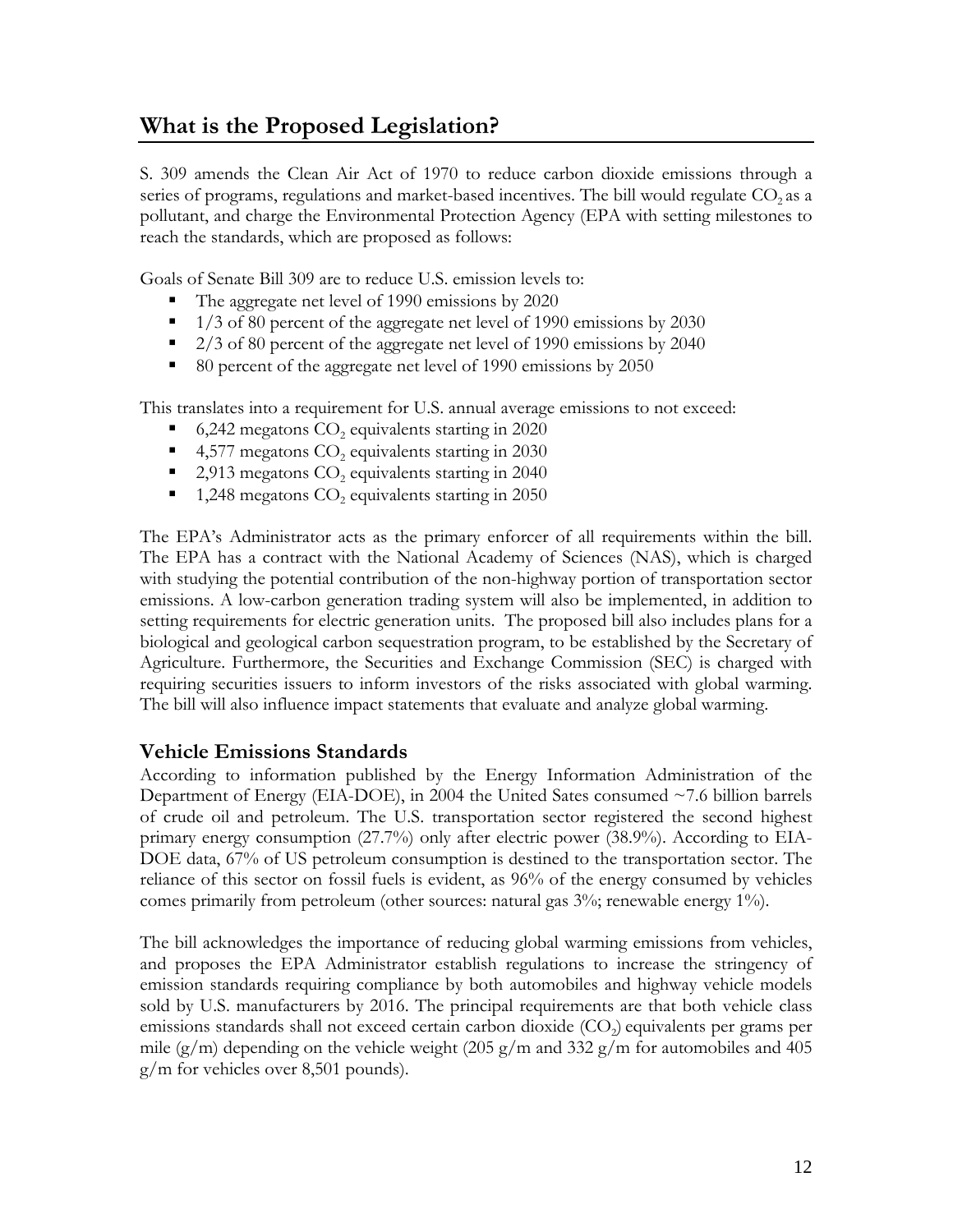### **Benefits**

- Not only reduction of emissions would be achieved, but cars would burn less gas and consumers would save money.
- Better car engines and less CO2 emissions coming form them would translate to better air quality in large cities.

### **Limitations**

- In order for automobile industry to achieve this goal, they would need to invest in R&D for new technologies that will enable engines to emit less GHG
- Until the results of the required study by NAS are presented, it is not clear if this measure will have the expected impact of emissions reductions and ability to achieve the goals for emission cuts established in section 704.
- Command and Control approach does not fully utilize the efficiencies of the market

### **Emissions Standards for Electric Generation Units**

The United States consumed 3,815,669 million kwh in 2004 (EIA-DOE, October 2006). According to official energy statistics published by the EIA-DOE, electric power registered the highest consumption of U.S. primary energy in 2004 (38.9%). The main sources of electric power generation are coal (52%), nuclear power (21%) and natural gas (14%) (other sources: renewable energy 9%; petroleum 3%).

Considering that coal is a fossil fuel composed primarily of carbon (along with other elements such as sulfur), it is one of the largest sources of carbon dioxide emissions; and acknowledging the need to decrease emissions of GHG as a consequence of electric power generation, this section of the Act outlines a phased approach for standards compliance. Under this proposed statute, EPA regulates electric generation units, requiring them to meet emission standards for new combined cycle natural gas generating units. All units will be required to comply with applicable final standards by 2030, regardless of when the unit began operations.



### **Figure [4: U.S. Primary Energy Consumption by Source and Sect](http://www.eia.doe.gov/emeu/aer/pecss_diagram.html)or, 2004**<br>Percent Percent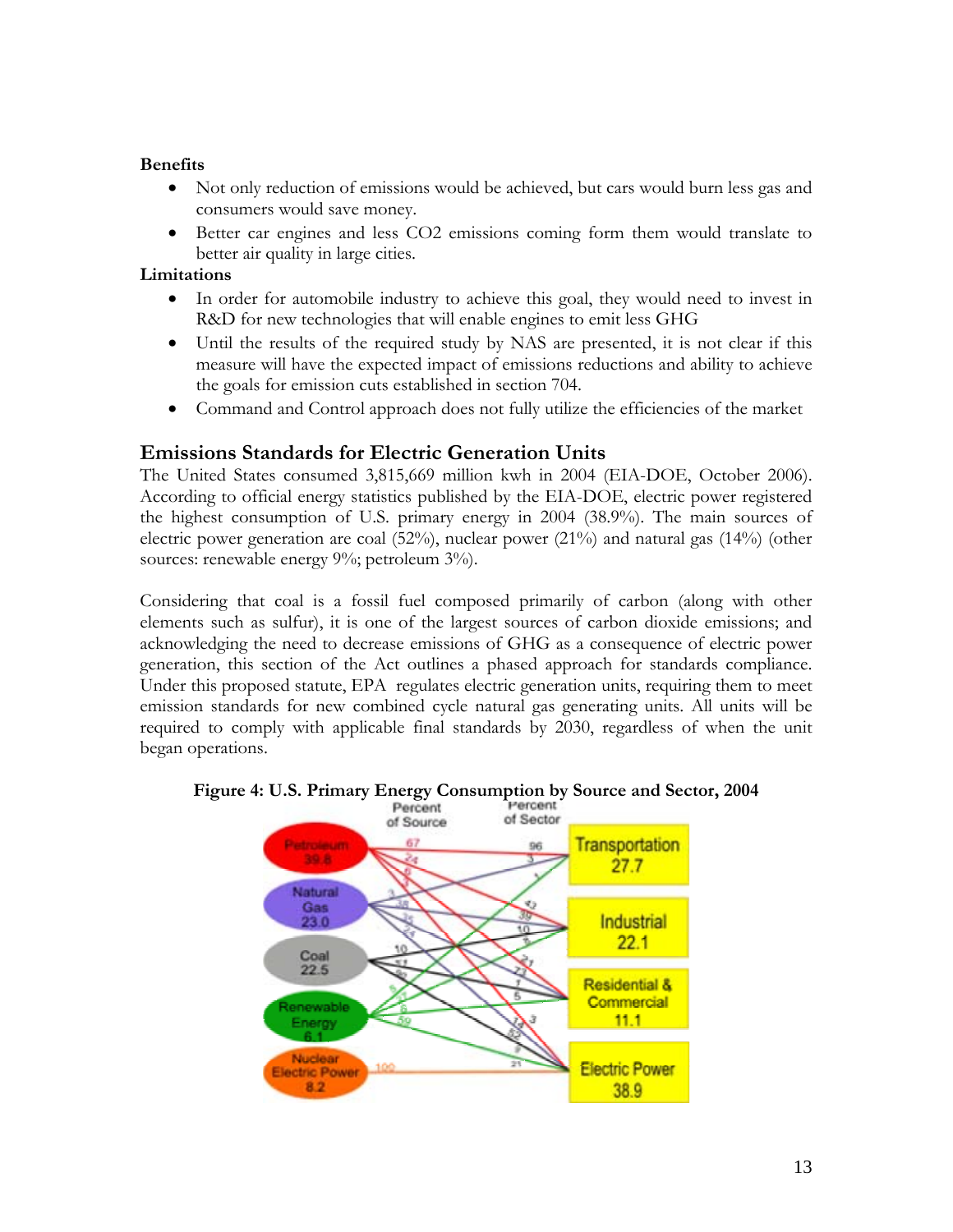#### Source: DOE

### **Benefits**

- Any new generation plant would have to comply with the requirements in order to operate, guaranteeing lower emissions.
- If emission reduction is achieved as a consequence of more efficient generation, private individuals would benefit by obtaining better and more efficient service (better distribution).
- Eventually all generation plants would have too comply with the requirement, but the existing ones would have more time (avoiding conflict).

### **Limitations**

- In order for generation plants to comply with the requirements, they would need to invest in R&D for new technologies that will allow a more efficient and clean generation and distribution.
- The measure could be broader and include energy consumption, promoting electric efficiency in industry and the use of efficient electric appliances in US homes.

### **Low Carbon Generation Requirement**

Low carbon generation requires specified electricity generators to produce a certain amount of low carbon energy. The bill stipulates generators with a rated capacity of 25 megawatts, and annual energy inputs of 50% or more from coal, petroleum coke, lignite or any combination of these fuels, must produce for sale 5% low carbon electricity by 2020. To achieve emission reduction targets the EPA is given the right to increase the requirement by up to 2% each year from 2021-2025 and 3% each year from 2026-2030. Compliance with low-carbon requirements can be achieved two ways: 1) generating or purchasing low-carbon electric energy, or 2) purchasing credits pursuant to the Low-Carbon Generation Credit Trading Program. The trading program authorizes the EPA to establish a program whereby generators violating low-carbon generation requirements may purchase credits to achieve compliance. Any generator not compliant with the requirements will be subject to a civil penalty. The bill stipulates that funding for low-carbon energy research and development will be increased 100% each year for 10 years after enactment of the bill.

### **Benefits**

- Requires power generation sector to reduce burning of fossil fuels
- Stimulates market incentive for low carbon electricity generators

### **Limitations**

- Establishes a command-and-control regime using monetary penalties for noncompliance; if the penalties are too low, companies might be willing to absorb them to reduce the cost of complying with the rules,
- May not reduce emissions fast enough to meet targets
- Potential to issue too many credits and undermine system

### **Renewable Portfolio Standard**

To curb this dependence on foreign oil and mitigate the impacts of global warming, the act proposes to require electricity generation suppliers to provide a base quantity percentage of electricity from renewable sources beginning in 2008. The EPA Administrator and Secretary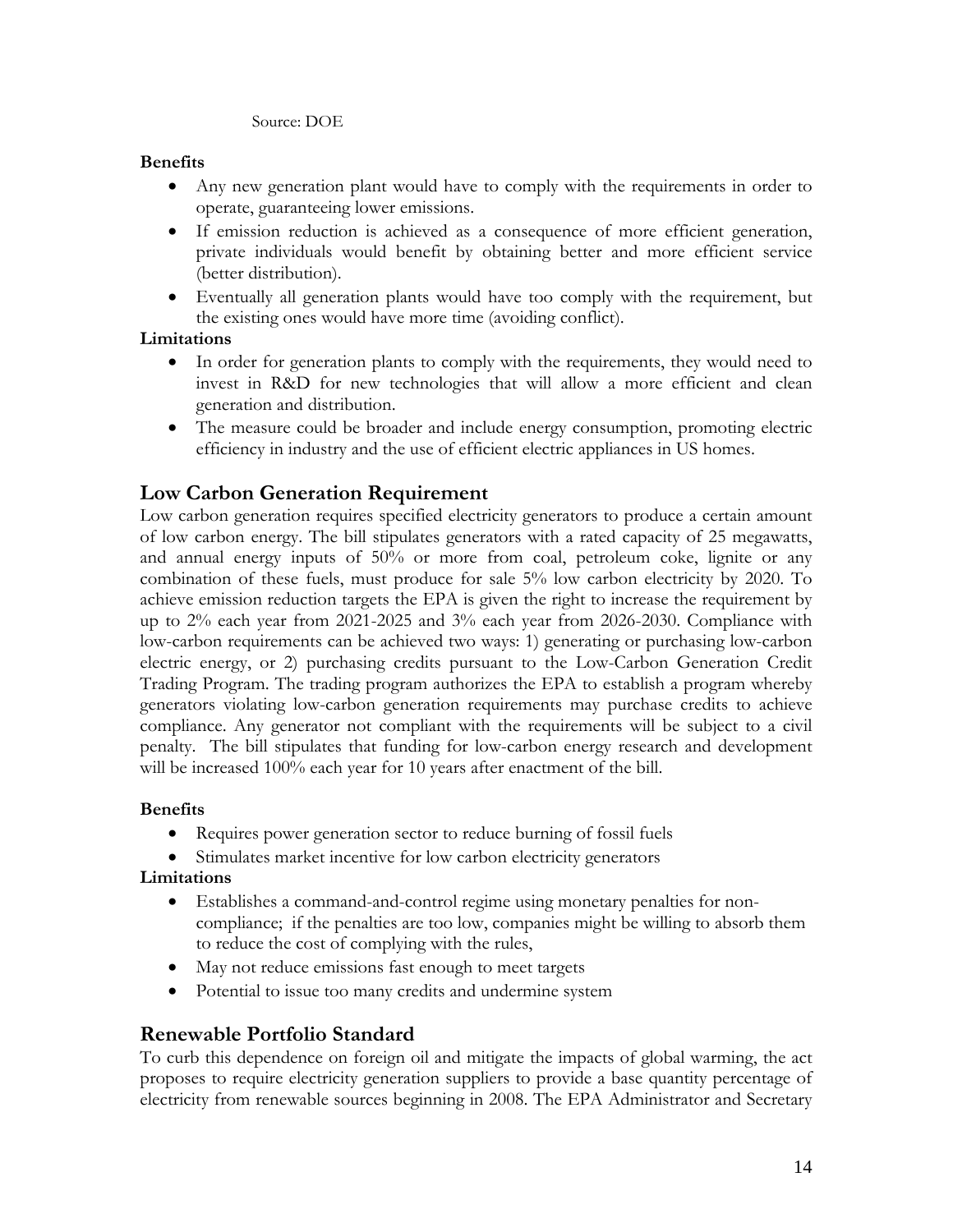of Energy are to develop regulations that include renewable sources including solar, wind, biomass, landfill gas, ocean (including tidal, wave, current, and thermal), geothermal, municipal solid waste, or new hydroelectric generation. In addition, to subsidize renewable energy, the EPA will be given a mandate to establish a renewable energy credit program one year after the enactment of the title.

The benefits of a renewable energy program would be subsidization of renewable energy and the promotion of a renewable energy market. Historically, non-renewable energy sources have been heavily subsidized by the government, and their social and environmental externalities have not been accounted for in the market, making these non-renewable energy sources more profitable than renewable sources. A renewable energy credit will offset the additional expense of producing renewable energy for the generator. This program would ensure the legal rights for renewable energy generation units to a credit that can be sold or traded on the open market as an asset. A key benefit in this approach is innovation in renewable energy industries and a market force for clean energy generation. Currently, several states have a renewable energy credit program in which a renewable energy provider (such as a wind farm) is rewarded one credit for every 1,000 kWh of electricity produced. A certifying agency gives each credit an identification number to make sure it doesn't get double-counted; the bill stipulates the prohibition of double counting. The renewable energy is then fed into the electrical grid and the credit can then be sold on the open market.

### **Benefits**

- Increased flexibility for compliance; for a generator who has to comply with the renewable energy requirement, if a source of renewables is not local, they can buy credits to achieve compliance. Likewise, the party generating the renewable can now sell to parties outside of their locale as well thereby increasing flexibility for the renewable generator.
- Capacity building; tradeable credits will help to allow renewable generators to build capacity in more remote locations away from electricity generators where conditions may be more economically favorable, ie more sun or more wind.
- Financing; credits represent a monetized asset for generators; a new source of additional revenue and financing for the development of capacity

### **Limitations**

- Cost of compliance and technical gaps for business
- Equity and interstate issues; ratepayers paying for their utilities to procure renewables may lose the environmental and economic benefits of the renewable energy to outof-state payers if their utilities purchase credits in other states
- Potential fraud resulting from difficulty of tracking credits; accounting systems across state boundaries will need to be integrated

### **Research and Development**

One of the main goals under the Research and Development portion of this Act is to establish a global climate change standards and processes research program, in consultation with the following Federal agencies: National Oceanic and Atmospheric Administration (NOAA), National Aeronautics and Space Administration (NASA) and the Department of Energy (DOE). The objective of this program is to 1.) Develop enhanced ways to monitor global warming pollution; 2.) Establish a baseline reference point for future global warming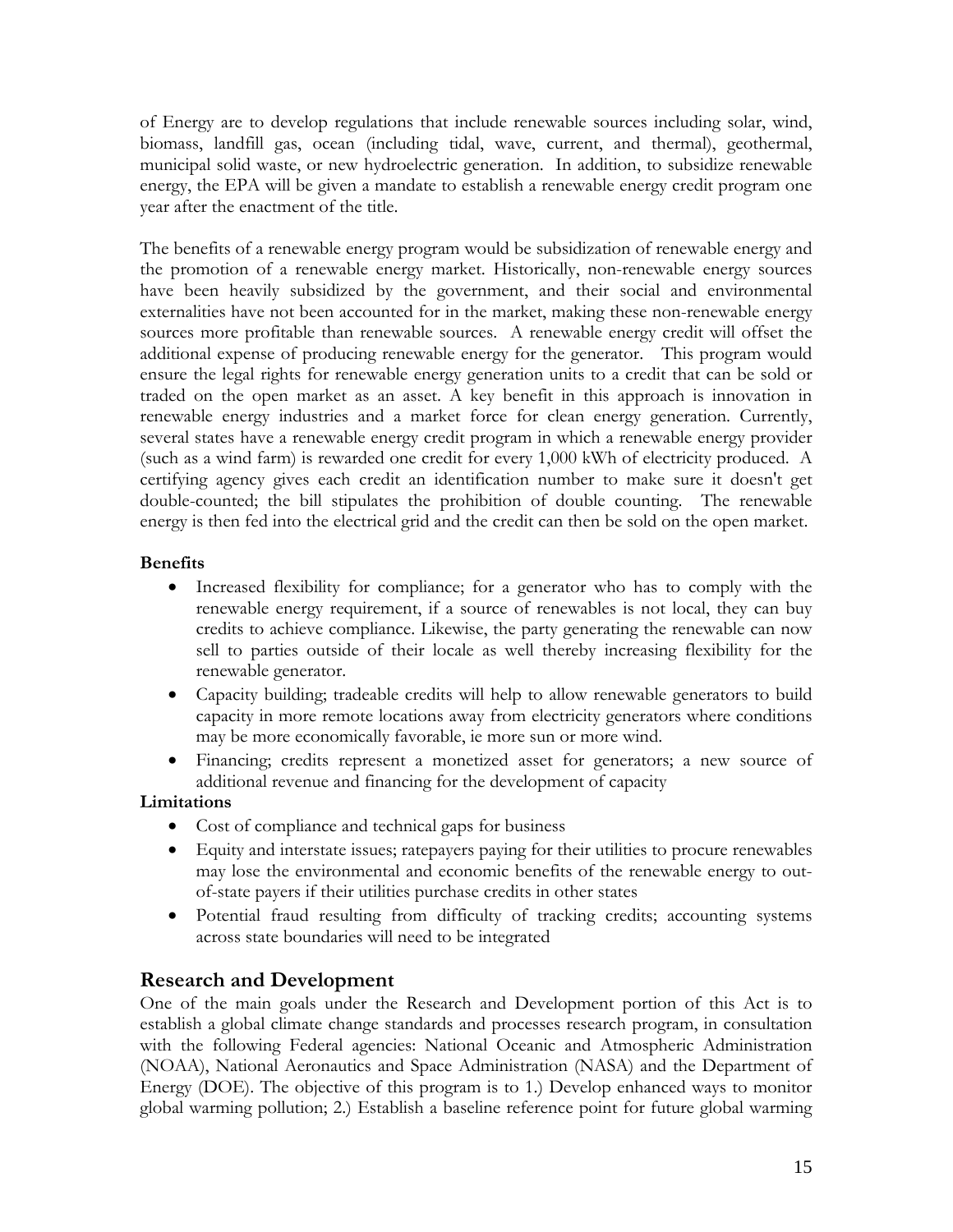pollutants, and 3.) Begin an international exchange of information in an effort to develop mutually-recognized measurements. Furthermore, a program aimed at researching abrupt climate change is a priority under this Act.

### **Benefits**

- International focus
- The establishment of a national global climate change standards and processes research program
- Anticipated extensive research on climatic limitations and abrupt climate change
- Projected increase in funding for clean energy research and development

### **Limitations**

- International aspect lacks a concrete timeline and plan for implementation
- Abrupt climate change research program lacks a timeline and information on the cost effectiveness of such a program
- Projected increase in spending on clean energy research and development of (100 %) for each annually for 10 years) lacks information on the cost effectiveness and economic feasibility of such a program

### **Energy Efficiency Performance Standards**

Electricity savings in the Act are defined as "reductions in end-use electricity consumption relative to consumption by the same customer or at the same new or existing facility in a given year, as defined in regulations promulgated by the Administrator." Reductions can be achieved through the installation of energy-saving technologies and devices and through the use of "combined heat and power systems, fuel cells, or any other technology identified by the Administrator that recaptures or generates energy solely for onsite customer use." In terms of targets, for calendar year 2008 and all subsequent calendar years, the Administrator will require retail electric suppliers to achieve electricity savings annually that coincide with the targets delineated in the Act.

The Act states that no later than one year after the date of enactment of the title, the Administrator will set regulations to implement the stated targets in the Act. In addition, a national credit system that will permit credits to be awarded, bought, sold and traded by and among retail electricity suppliers is one of the most significant portions of this Act. A credit system within the United States has the potential to successfully mitigate the effects of climate change. However, within a credit system exists the opportunity for companies (utilities, etc.) to continue to pollute at the same levels prior to the enactment of the program, and in some cases more, due to the fact that companies have the opportunity to buy more credits. The European Union provides a salient example of this.

### **Benefits**

- Clear and cogent timeline and implementation plan for pollution reductions
- Potential for the establishment of a national carbon credit trading program

### **Limitations**

- Lacks information on the economic feasibility of pollution reductions
- Lacks information on how these reductions will help to mitigate national and overall global carbon emissions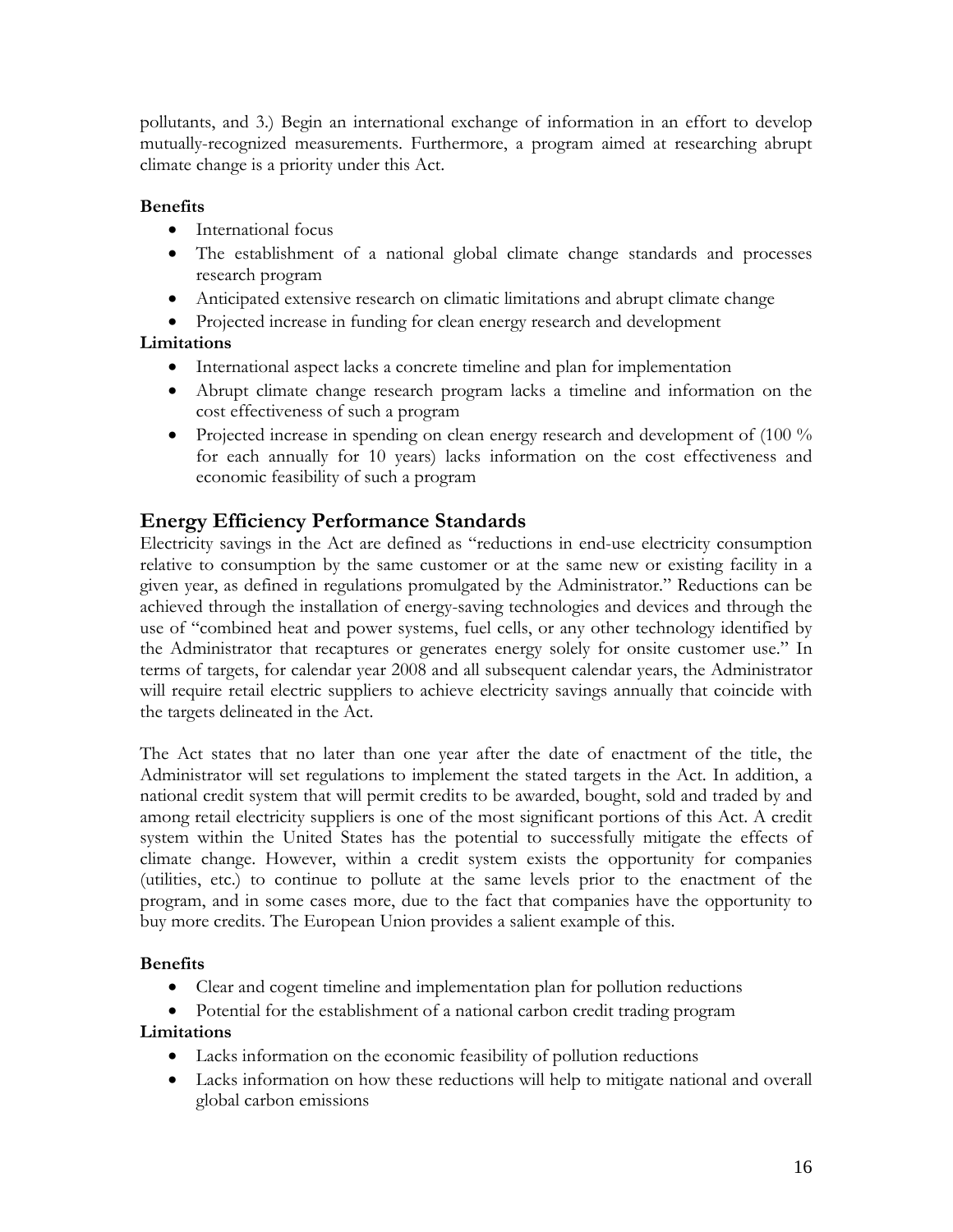• Potential to undervalue or over-issue credits and undermine effectiveness of credit trading scheme

### **Geological and Biological Sequestration**

Carbon sequestration referred to in the Act involves the capture and long-term storage of carbon dioxide in geologic repositories and the terrestrial biosphere. Geological and biological sequestrations are two separate methods of such storage. In geo-sequestration carbon dioxide generated by point sources such as power plants is separated from other byproducts of energy production, namely particulates and other gases, before it is captured and pressurized (DOE, 2007). The CO2 gas is then pumped into geologic formations such as oil and gas reservoirs, coal beds, saline reservoirs, and basalt formations. The gas will flow toward the surface until its path is impeded by impervious rock. Here it is stored as a gas or as a solid if reacting with minerals to form carbonates. Bio-sequestration, also known as terrestrial carbon storage, seeks to enhance and utilize natural processes of the biosphere that remove CO2 from the atmosphere. Such processes include reforestation, growth of dense biomass vegetation, and accumulation of soil organic matter. Currently, research on this method of carbon storage is seeking development of fast growing vegetation and understanding genomes of carbon-storing soil microbes. The Global Warming Pollution Reduction Act includes provisions to create standards to account for such bio-sequestration.

### **Figure 4:Methods of Geo-Sequestration**

QuickTime™ and a TIFF (Uncompressed) decompressor are needed to see this picture.

Source: IPCC 2007

### **Benefits of Geo-sequestration:**

- Long term storage of CO2 keeps gas out of atmosphere for long periods
- Enhanced oil recovery through immiscible replacement; Longer, more productive use of gas fields
- Enhanced production of methane from coal beds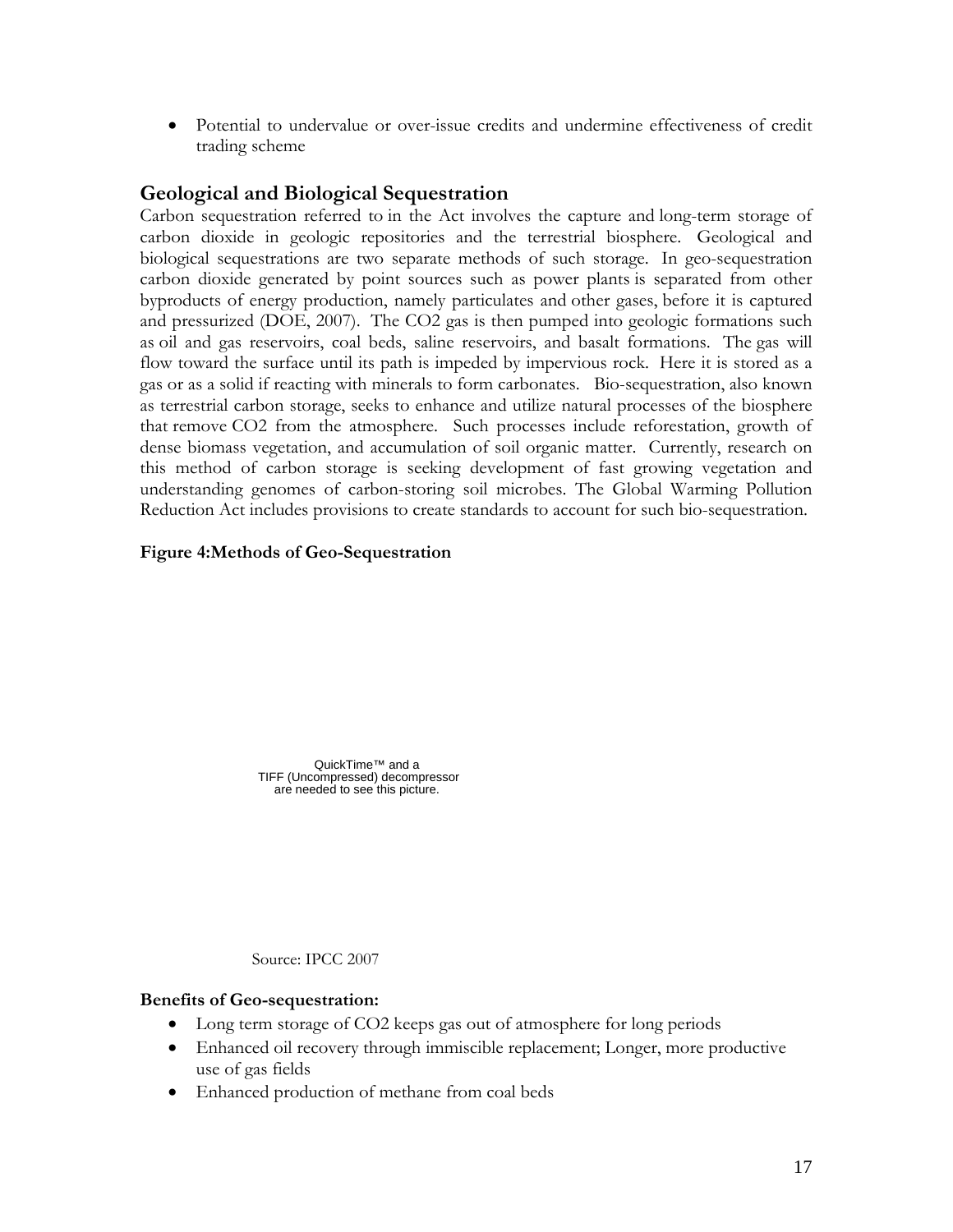### **Limitations of Geo-sequestration:**

- High cost of operation, and increased energy requirement of power plants
- Potential for environmental risks to humans, such as rapid release of a large volume or venting of CO2
- Potential for aquifer contamination
- Underground movement of displaced fluids

### **Benefits of Bio-sequestration:**

- Reduce emissions of global warming pollutant
- Relatively low cost
- Environmental and ecological benefits, such as: provide habitat, groundwater retention, reduce erosion, accumulate soil organic matter by reducing tillage

### **Limitations of Bio-sequestration**

- Carbon cycle is complex, measurement is difficult, standards difficult to implement
- Issues of permanence
- Requires arable land that may be used for other purposes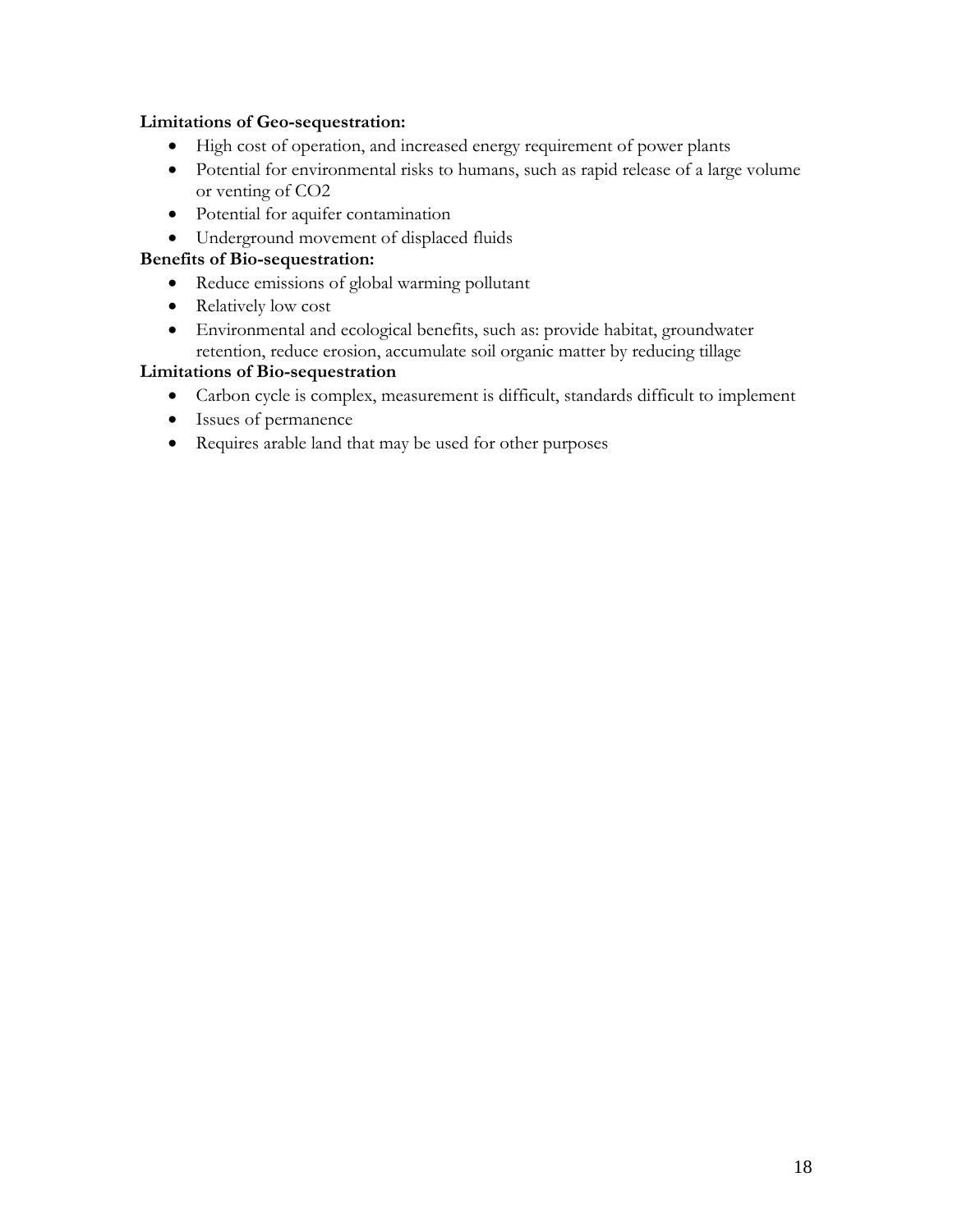### **Global Warming**

In general, the scientific community agrees on three key points: "the earth is warming; the warming is caused primarily by the build-up of GHGs in the atmosphere; and that the warming will continue if we don't reduce Global Greenhouse Gas emissions" (Pew Climate Center). The vast majority of scientists agree that this change is human-induced (IPCC), though there is some uncertainty as to the rate of warming. Groups that disagree with the idea of global warming are dominated by pro-oil/coal industry groups and some political conservatives who believe that the greenhouse gas studies are inconclusive. Many of them oppose limiting industrial heat-trapping gases, arguing that the gases pose no threat.<sup>[1](#page-20-0)</sup> The uncertainty in the scientific community is not whether warming is happening, but at what rate is it occurring.

### **Sequestration**

 $\overline{a}$ 

The sequestration of Carbon Dioxide is appealing as an option to reduce green house gas emissions due to the fact that it prevents carbon dioxide from entering the atmosphere and it does not impede economic growth and development by capping emissions. However, opponents to this solution—which include a significant portion of the scientific community—contend that this option does not solve the problem of global warming and green house gas emissions but creates a potentially larger problem. The IPCC concluded that CO2 could be sequestered for millions of years if stores are planned and managed properly. Oil and gas companies already inject gas into reservoirs in oil recovery operations, increasing the life and productivity of gas fields. Technology does exist to allow such injection, and furthermore, the value of energy fossil fuels and natural gas yielded by injection might offset cost of storage.

However, there are a number of environmental and safety risks associated with the capture and storage of carbon dioxide. They include concerns about carbon dioxide seepage from underground tanks into our potable drinking water aquifers, or above ground, which can affect human health in to concentrated levels. Also, carbon dioxide disposed of in oceans can affect the pH of the ocean waters thus affecting marine ecosystems and species. There are also some concerns of earthquakes due to underground movement of displaced fluids. Along with these environmental issues are cost issues. The MIT Energy Laboratory estimates that it takes \$30-\$90 to prevent the release of one ton of carbon dioxide into the atmosphere, and with the United States emitting over seven billion tons of green house gas each year (most of which is carbon dioxide) the use of sequestration could be expensive. It is also estimated that carbon dioxide sequestration increases plant energy needs by 10-40% and the cost of energy from a plant by 30-60% (DOE, 2005).

Currently carbon dioxide sequestration methods are being used more extensively outside of the United States in parts of Europe and Canada. In Norway the world's first sequestration project was undertaken in 1996 by Statoil in which carbon emissions were captured and pumped into a aquifer beneath the sea floor. Presently in the United States there is an initiative entitled FutureGen whose goal is to build the world's first zero emissions fossil fuel plant that utilizes sequestration methods to a large extent.

<span id="page-20-0"></span><sup>&</sup>lt;sup>1</sup> David Appell, "A claim of nonhuman-induced global warming sparks debate," August 2003.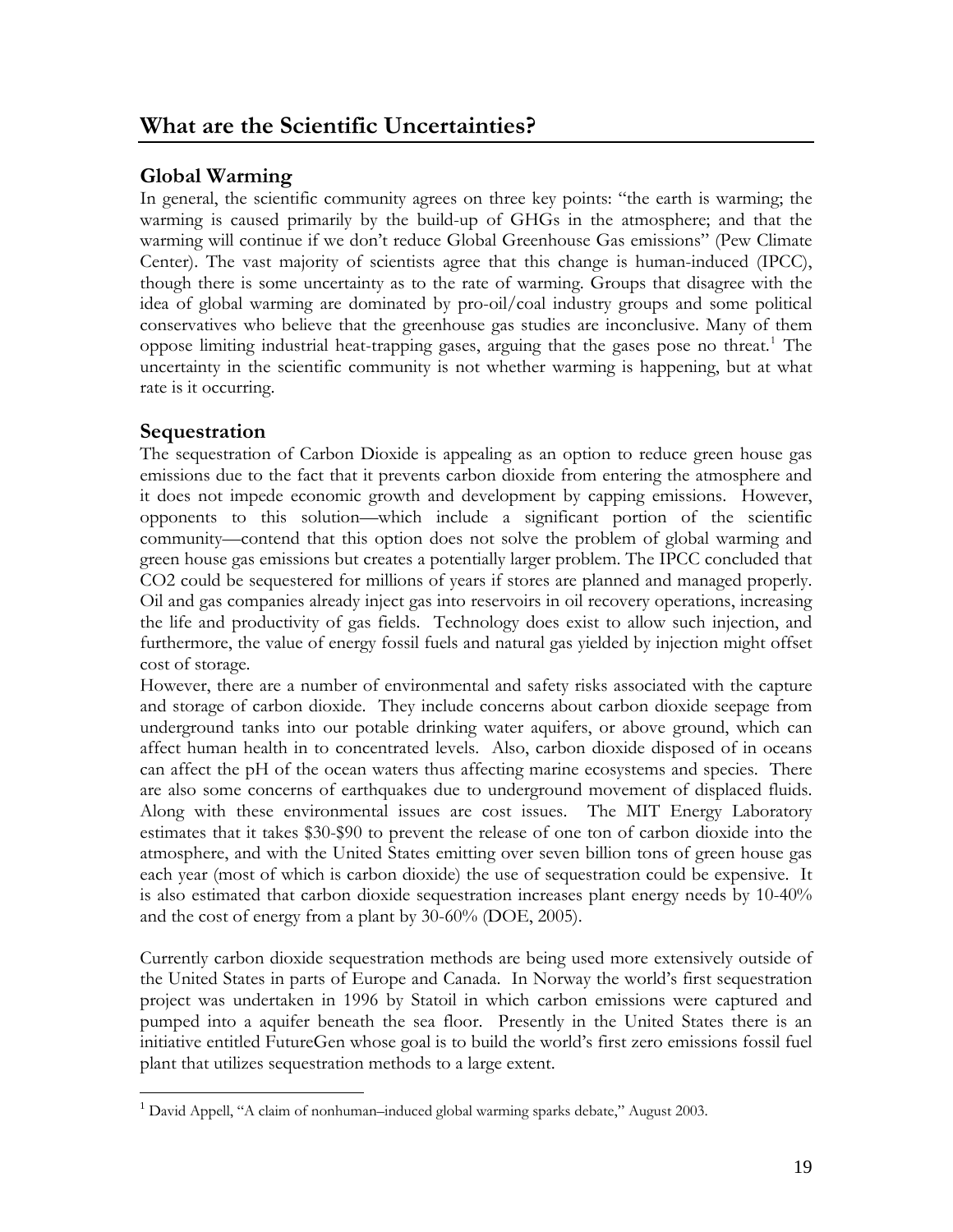### **How Will Success Be Measured?**

The scientific indicators of success for this bill are focused on cutting the U.S. contribution of global greenhouse gas emissions (GHG) and decreasing these aggregate emissions incrementally. The specific incremental targets listed in the bill are as follows:

- 1/3 of 80% of 1990 levels by 2030
- 2/3 of 80% of 1990 levels by 2040
- 80% of 1990 levels by 2050

The net aggregate emissions level was approximately 6,242 Mt (Megatonnes) in 1990.<sup>2</sup> Therefore, the net aggregate level to be achieved by 2030 is 4,577 Mt, 2,913 Mt by 2040 an[d](#page-21-0) the ultimate goal for 2050 is 1,248 Mt. For reference, the 2005 level of aggregate emissions was 7,262 Mt. Thus, in order to reach the 2030 target of 4,577 Mt, for example, a net reduction of 2,685 Mt over the course of 25 years is needed, which amounts to a 107.4 Mt per year reduction. Similarly, a reduction of 6,014 Mt over the course of 45 years – 2005 to 2050 – is needed in order to reach the desired 2050 target level of 1,248 Mt.

Gauging the success of the bill will be difficult for three reasons: 1.) Emission inventories have inherent limitations in accuracy and comparability, 2.) There exists an absence of any directly measured or reported information on global warming pollution emissions, and 3.) Global warming is a global problem and requires global attention, and not just attention from the U.S.

In order to measure the long-term effectiveness and success of the bill, the most representative and useful mechanism is to calculate the reduction of GHG emissions from each carbon-intensive sector, including the transportation and energy sector, for example. However, as mentioned above, all emission inventories have inherent limitations in their accuracy and comparability and again, there is an absence of any directly measured or reported information on global warming pollution emissions.

Furthermore, global warming is a global problem and requires global attention. The U.S. cannot act alone in curbing GHG emissions. However, even though the U.S. will not be able to solve this global issue alone, the impact of the U.S. reducing its emissions, which account for 23% of the world's energy-related carbon emissions, will be significant.

 $\overline{a}$ 

<span id="page-21-0"></span> $2<sup>2</sup>$  1 Megatonne is equal to 1,000,000 metric tons.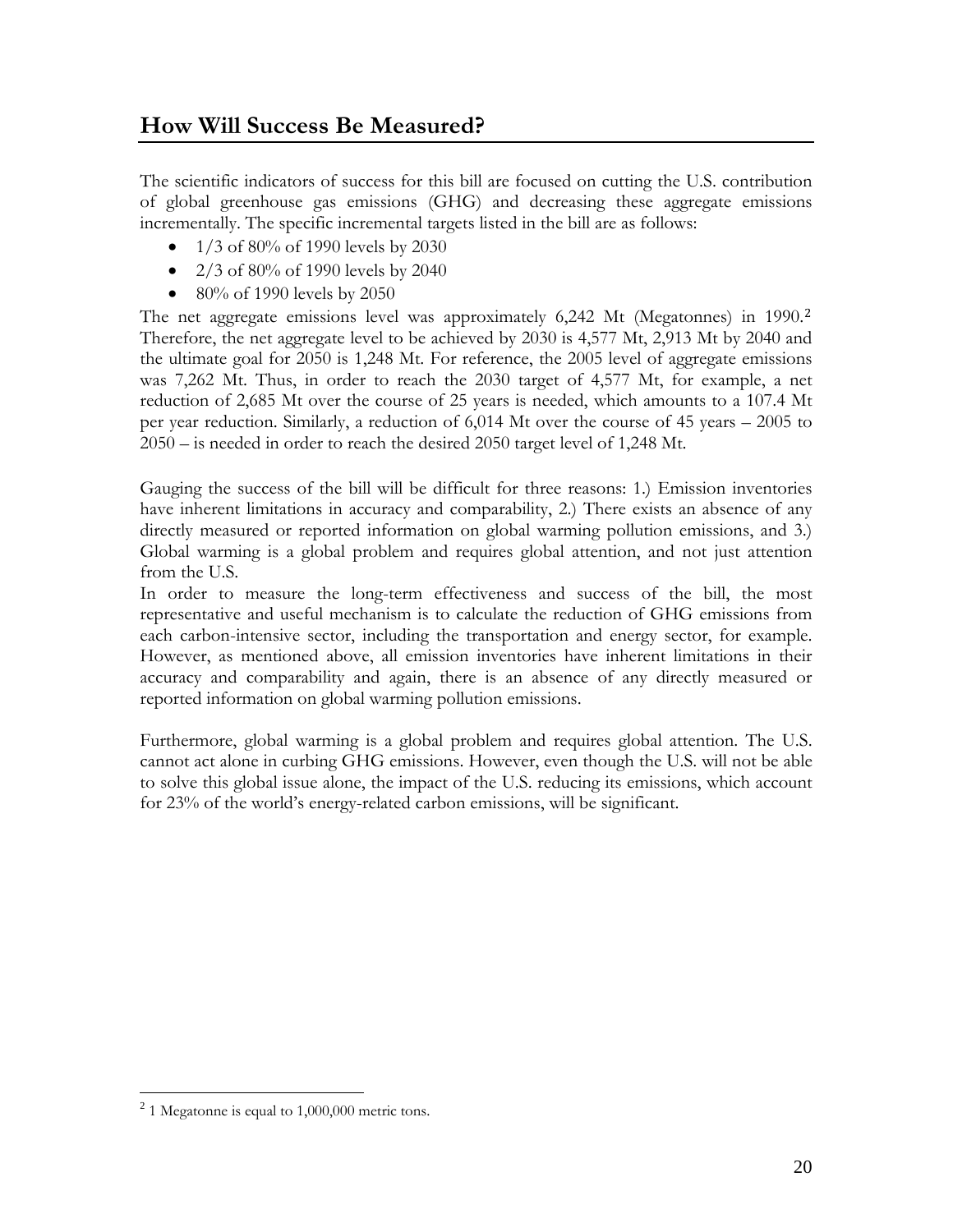### **Conclusions**

While global warming is a global problem, the United States' contribution to greenhouse gas emissions is significant. Thus, any reduction in emissions will provide a necessary step toward mitigating global climate change. The Global Warming Pollution Reduction Act S. 309 represents a significant step toward curbing global warming. That a bill of this nature is on the table at all represents a shift in American political thinking about practical solutions to immense climate problems. While the provisions might be altered through further debate, Americans can expect to see an incarnation of this bill passing in the near future. The provisions set forth are firmly rooted in science, an often-absent feature of environmental policy. The real task begins in operationalizing these provisions and couching them within a viable political framework. As a global leader, the United States has the responsibility to curb its emissions, and to encourage growing nations to follow suit. While U.S. action alone is insufficient to solve the problem, it is necessary; and, it is imminent.